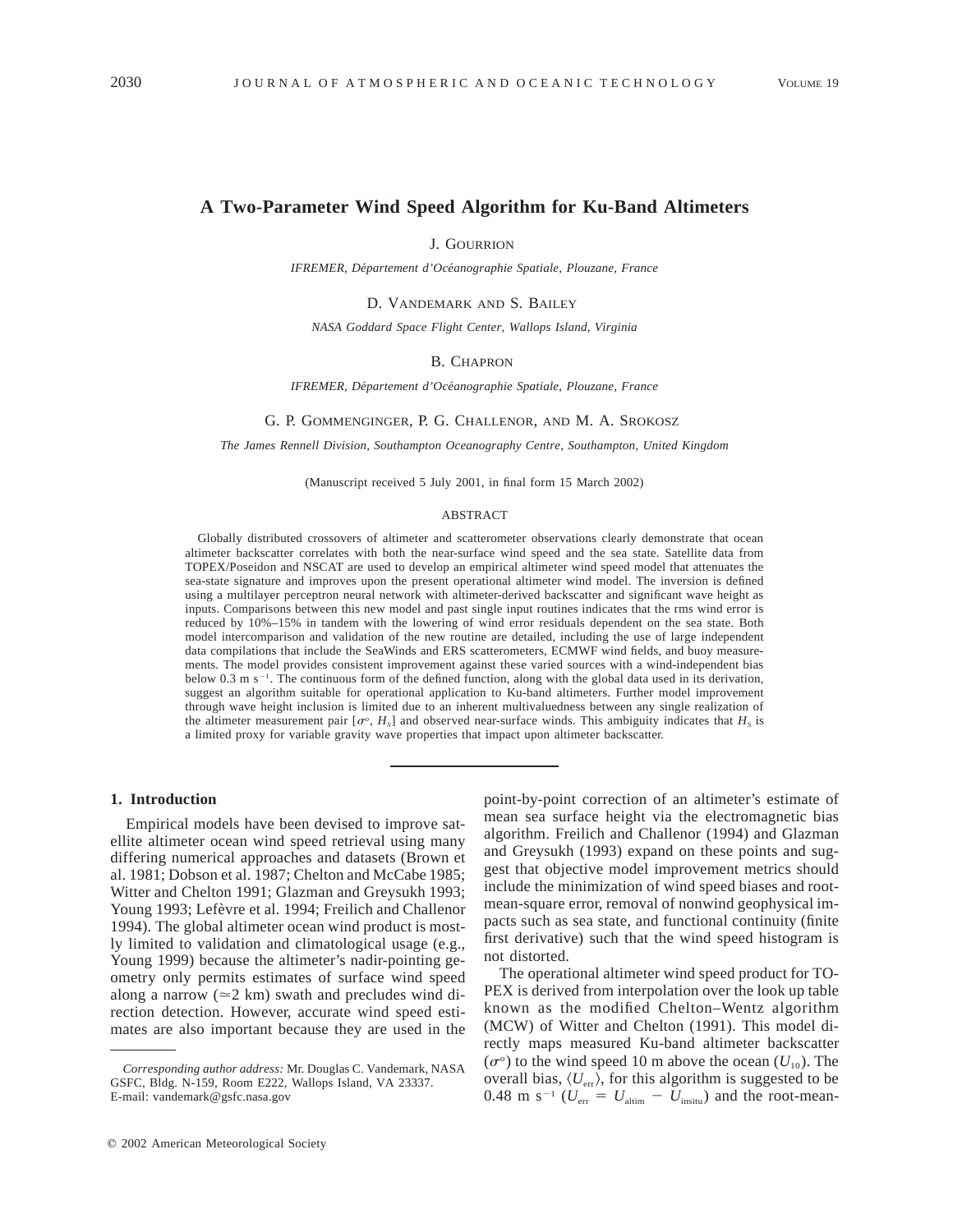square (rms) error lies between 1.5 and 2.0 m s<sup>-1</sup> (e.g., Witter and Chelton 1991; Gower 1996; Freilich and Challenor 1994; Wu 1999). Numerous studies have suggested that the form for this single parameter algorithm could be improved upon (e.g., Freilich and Challenor 1994). However, the limited amount of validation data combined with the generally small level of improvement in algorithm performance leaves MCW as the current choice for new altimeters such as the GEOSAT Follow-On (GFO) and *Jason-1.*

A goal that remains of interest for altimeter wind retrieval is the detection and correction of wind speed errors associated with longer ocean waves that are not necessarily closely coupled to the local wind field. Evidence for a sea-state effect on altimeter-derived wind has been addressed in several studies (Monaldo and Dobson 1989; Glazman and Pilorz 1990; Glazman and Greysukh 1993; Lefèvre et al. 1994; Freilich and Challenor 1994; Hwang et al. 1998). Reported results range from substantial impacts to no impact (cf. Wu 1999). The central and unique factor here is an altimeter's coincident and accurate measure of significant wave height,  $H<sub>s</sub>$ .

Motivation for the present study follows from compilation of a large number of TOPEX altimeter observations made coincident with National Aeronautics and Space Administration (NASA) scatterometer (NSCAT) surface wind estimates. The global coverage, fidelity, and volume of this dataset leads to a much clearer picture of  $H<sub>s</sub>$  variation impacts upon altimeter backscatter and wind inversion over a range of wind speeds from 1 to 20 m  $s^{-1}$ . We develop two models, a forward and an inverse solution, using neural network methods to map between altimeter and scatterometer observations and incorporating a globally derived correction for seastate impacts using the altimeter-derived  $H<sub>s</sub>$  estimate. Numerous independent datasets containing collocation between altimeter and ancillary wind estimates are then used to evaluate a best-choice routine and its applicability for operational usage. This paper is derived from an earlier report by Gourrion et al. (2000). That effort includes wind speed models for the C-band altimeter aboard TOPEX, but the present effort concentrates solely on Ku-band model definition.

# **2. Collocated datasets for training and validation**

A choice is usually made in wind speed algorithm developments between evaluating a limited amount of measurements collected over fixed-location ocean buoys and methods that utilize global wind statistics as the basis for tailoring the model (cf. Witter and Chelton 1991; Freilich and Challenor 1994). A new option has arrived because ocean observing satellites are now often in orbit at the same time. Many of these satellites share wind observing attributes that can be exploited when their respective ocean footprints cross. This study follows the collocation approach and we make use of the

unprecedented ability to combine TOPEX/Poseidon (termed TOPEX hereafter) satellite altimeter measurements with those made at the same time and place by satellite scatterometers. The resulting crossover datasets are very large and form the basis for our algorithm development and validation. The TOPEX/NSCAT dataset is chosen for algorithm training and will be detailed below. Six additional datasets are assembled for subsequent altimeter wind speed model validation. These data sets contain similar TOPEX crossover compilations using winds from other satellites European Remote-Sensing satellite (ERS) and SeaWinds], surface models [European Centre for Medium-Range Weather Forecasts (ECMWF)], and buoys. We also include a dataset from the *ERS-2* altimeter. The varied data sources offer the opportunity to assess altimeter algorithm stability with respect to overall wind bias and rms errors, as well as removal of wave height impacts. Moreover, inherent dataset differences provide insight into issues such as intercomparison noise sources and time-dependent sensor calibration adjustments.

## *a. TOPEX and NSCAT*

One central assumption in this study is that surface wind estimates obtained using NSCAT can serve as the reference for those points where near-simultaneous TO-PEX observations occurred during the NSCAT mission, September 1996 to June 1997. The collocated dataset has the attributes of high spatial and temporal correlation, large data population, and global coverage.

Past studies and the known characteristics of wind wave growth suggest that long wave impacts may vary over fairly small spatial scales of order 10–100 km. For instance, the most common fetch for a wind sea on the ocean is about 70 km (Tournadre and Blanquet 1994). Not surprisingly, the horizontal length scale for atmospheric fronts falls into this range as well. Thus to probe the long wave impacts on altimeter winds, we desire a finescale reference wind product. An attractive feature for the case of NSCAT is the availability of a special high resolution scatterometer wind product produced by S. Dunbar at the Jet Propulsion Laboratory [High Resolution-Merged Geophysical Data Records (HR-MGDR); Dunbar 1997]. The surface resolution is reduced to  $25 \times 25$  km for each wind estimate, a so-called wind vector cell.

Wind retrieval test results can differ depending on intercomparison product resolutions and spatial and temporal separation. This fact is already well documented from an altimeter wind inversion standpoint (e.g., Monaldo and Dobson 1989; Gower 1996; Hwang et al. 1998; Freilich and Dunbar 1993). To keep intercomparison errors to a minimum we desire equal sensor surface coverage between the altimeter and scatterometer. The high-resolution NSCAT product is attractive for this purpose as the TOPEX wind resolution cell is relatively small  $O(2 \times 6 \text{ km})$ . Larger footprint (50  $\times$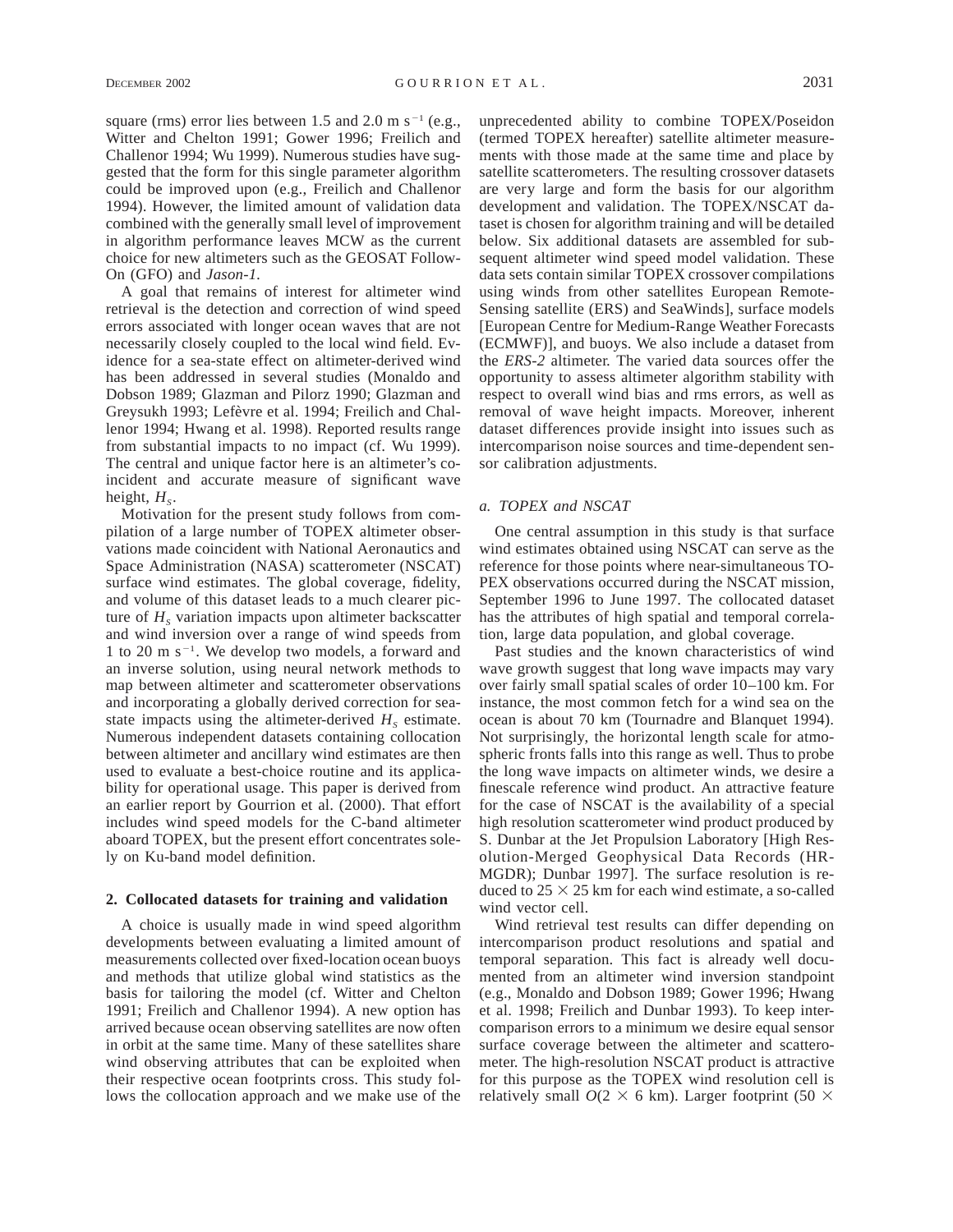50 km) products such as from Special Sensor Microwave Imager (SSM/I), NSCAT, or *ERS-1* or *-2* encompass four times greater area.

The model function used to derive NSCAT wind speed is NSCAT-1 (Wentz and Smith 1999). A new algorithm, NSCAT-2, is now in existence. Its inclusion into our dataset is not straightforward but changes between NSCAT-1 and 2 have been evaluated and found to be small in their wind speed impacts for the data range  $(1-20 \text{ m s}^{-1})$  of interest here. Multiple independent validations presented in section 6 suggest this is the case. There we include evaluation of results against a collocation of TOPEX with NASA's Ku-band SeaWinds scatterometer that uses the QSCAT-1 model function to derive its wind. The potential for a nearly constant  $0.3$  m s<sup>-1</sup> NSCAT bias is discussed in that section, but data within this study do not confirm or deny this discrepancy. The largest distinction between NSCAT-1 and QSCAT-1 models comes at very high wind speeds, above  $15-20$  m s<sup>-1</sup>. An appendix addresses altimeter inversion for speeds above 20 m s<sup> $-1$ </sup>.

A given collocation point within this dataset can be characterized as follows. TOPEX altimeter data come from the TOPEX/Poseidon Merged Geophysical Data Records, generation B (MGDRB; Benada 1997). A valid TOPEX/NSCAT crossover occurs when the time difference is less than  $\pm$  one hour and wind cell spatial intersection is within  $\pm 12$  km of their respective centers. Flags within each sensor's data record at that point must indicate deep ocean, no sea ice, and high data quality per handbook recommendations. Our resulting global dataset consists of over 245 000 points spanning the nine month NSCAT mission.

This study assumes that the scatterometer reference winds are free of error due to sea state impacts. NSCAT winds are derived from antenna incidence angles spanning  $16^{\circ} - 54^{\circ}$  from vertical. Sea-state impacts are not considered within the NSCAT wind inversion scheme and are assumed negligible based on numerous studies (see Nghiem et al. 1997). Recent global study (Queffeulou et al. 1999) does imply that a measureable sea state effect can be seen in lower-angle NSCAT data, but also that the larger-angle scatterometer data do not exhibit significant correlation. Our datasets were used to affirm the Queffeulou et al. (1999) findings (not shown here) and lead us to conservatively accept only those NSCAT winds where the observation angle exceeded 408. The expectation is that this will reduce possible sea-state impacts on scatterometer winds to levels acceptable for altimeter model study. Buoy and wind forecast validations in sections 3 (e.g., Fig. 5) and 6 indicate that this is the case. The same angular cutoff criterion is applied to all scatterometer data in this study.

To bring the TOPEX spatial resolution as near as possible to NSCAT we include an average over those TOPEX data points (one point every 6 km along track) that fall within the given NSCAT wind cell. Thus the TOPEX "wind cell" characteristics vary from  $2 \times 6$ 

km to  $2 \times 25$  km. An additional minimal filtering of outliers includes the removal of those points where  $\sigma^{\circ}$ is below 5.0 or above 30.0 dB and those cases where the TOPEX liquid water estimate exceeds 500 microns—a likely rain event. The composite dataset contains 96 436 samples. The main parameters of interest at each point are the NSCAT 10-m wind estimate, TO-PEX normalized radar cross section  $(\sigma^{\circ})$  at Ku-band, and TOPEX  $H_s$ . TOPEX in this case denotes only the NASA altimeter aboard the satellite; we do not use data from the Poseidon altimeter for this study.

## *b. TOPEX and ERS C-band scatterometers*

The *ERS-1* and *-2* satellites' Active Microwave Instrument included a C-band scatterometer that provided another opportunity for TOPEX collocation. TOPEX/ ERS crossovers were compiled by CERSAT (Centre ERS d'Archivage et de Traitement) with details provided in a data report (CERSAT 1996). To encompass the 1996–97 NSCAT period, and to acquire a large sampling, data include both *ERS-1* and *-2* platforms over the 2-yr period extending from November 1995 to November 1997. The period November 1995 to May 1996 corresponds to *ERS-1,* with *ERS-2* data after this. The scatterometers are virtually identical and their accurate cross calibration was accounted for within the CERSAT database.

ERS backscatter measurement processing results in a wind inversion with surface resolution cell of  $50 \times 50$ km. Version 3.2 of the CMOD wind inversion algorithm was used. Flagging of both TOPEX and ERS data was conservatively performed with the same criterion as for the TOPEX/NSCAT dataset.

Collocation was first done for a  $\pm$  one hour time lag and a  $\pm 50$  km spatial separation. This resulted in more than 300 000 data points. A subset was extracted to keep only those crossovers with 30 min and 15-km time and space separations. The final dataset also contains only those cases where all ERS data are for an incidence angle higher than  $40^\circ$ . This leads to a globally distributed total of 70 500 samples.

#### *c. TOPEX and SeaWinds*

Global Ku-band scatterometer-derived winds from the SeaWinds sensor aboard the Quik-SCAT satellite (QSCAT) have been available since July of 1999. SeaWinds has two rotating antennas operating at fixed incidence angles  $(46^{\circ}$  and  $52^{\circ})$ . Collocations of TOPEX and QSCAT data have been performed by CERSAT for the twelve month period from July (1999) to August 2000. The Ku-band wind speed algorithm for SeaWinds is the QSCAT-1 model function. Note also that there was a substantial change in TOPEX between the NSCAT and QuikSCAT periods in that the original NASA altimeter (side A) aboard TOPEX was switched off and replaced with a redundant system (side B) in February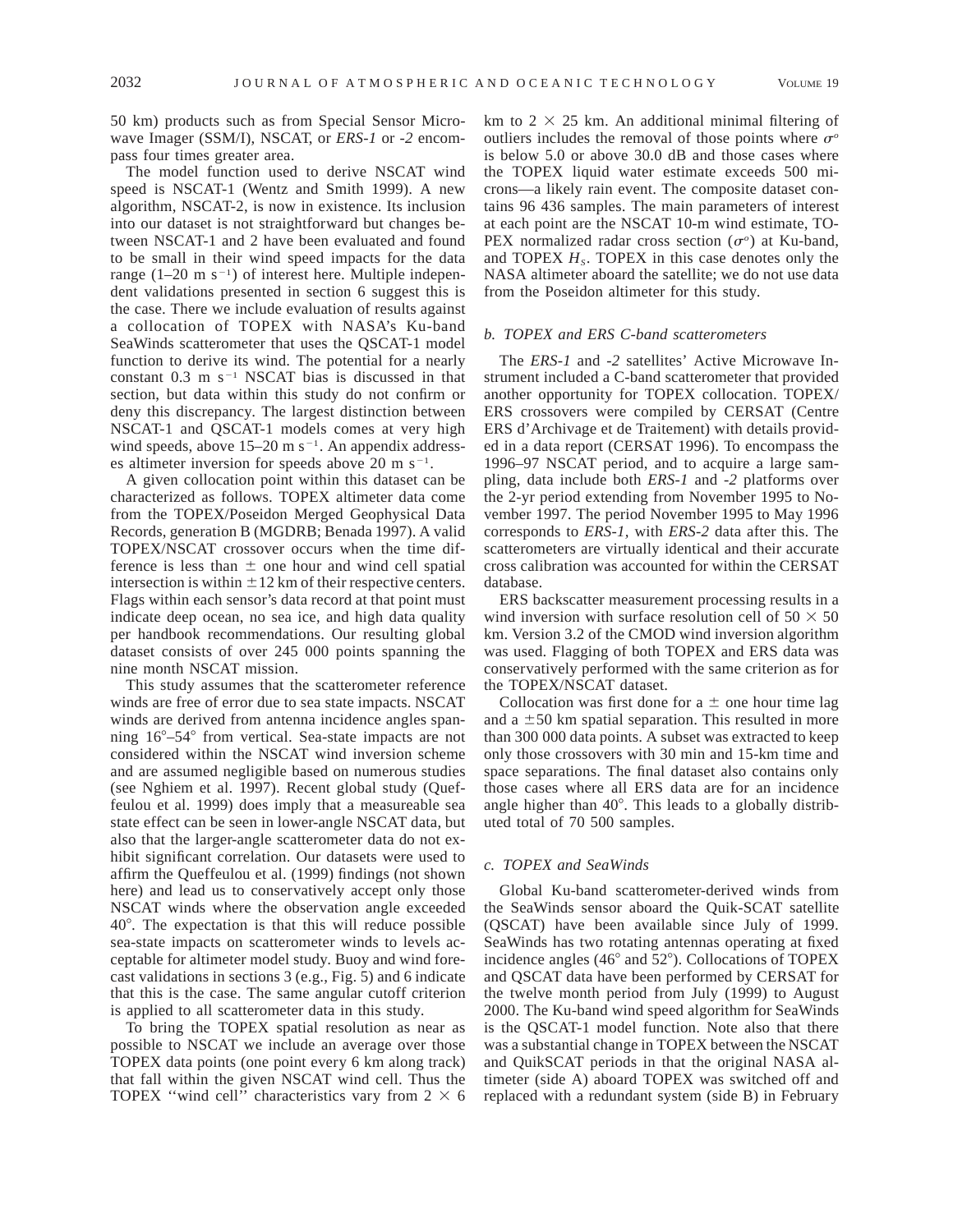For the TOPEX/SeaWinds dataset the crossovers constraints for time and space separation are less than 30 min and 15 km, respectively. As with NSCAT, a highresolution processing was applied, resulting in  $25 \times 25$ km wind cells. This product provides two different TO-PEX measurement resolutions to remain consistent with the collocated datasets detailed above. The first is the single point MGDR-B data with  $2 \times 6$  km resolution. The second is a 13-s average along the TOPEX track, corresponding to a  $2 \times 70$  km ground cell. The former is used in the validations of section 6. Filtering of the two data sources was performed as described for TO-PEX/NSCAT with the exception being that all SeaWinds wind vector estimates are implicitly for incidence angles above 40°. The dataset used in our study contains more than 330 000 data points.

## *d. TOPEX and ECMWF winds*

Atmospheric model estimates of surface wind vector from the ECWMF surface analysis are provided for each point in the three collocation datasets described above. These model-derived winds are used for altimeter algorithm validation purposes. Note that these model winds do not come from the ECMWF reanalysis. The ECMWF analysis provides near-surface wind vector estimates for an altitude of 10 m above the ocean and for neutral stability. Their output is on a  $1.125^{\circ} \times 1.125^{\circ}$ grid every 6 h. Model output is interpolated in space and time to derive a wind estimate collocated with the altimeter observation. This results in a maximum time lag of  $\pm$ 3 h. Ground resolution for ECMWF is then 125  $\times$  60–125 km, depending on latitude.

This type of wind product has proven to be quite useful for past global development of the average wind characteristics of a sensor such as the satellite scatterometer or altimeter. However, the inherent smoothness associated with the relatively larger spatial and temporal scales of such a model does introduce variance into any comparison with a finer-resolution observations. For example, Freilich and Dunbar (1993) estimate this intercomparison noise factor to be roughly 30% in their altimeter wind model study.

# *e.* ERS-2 *altimeter and NSCAT*

Observations from the Ku-band altimeter aboard the *ERS-2* satellite are provided as one independent assessment of the results derived using the TOPEX-based crossover datasets. Crossovers between the *ERS-2* altimeter and NSCAT have been obtained from CERSAT and the compilation covers the whole NSCAT period (CERSAT 1997; Queffeulou 1999). Our dataset was assembled and filtered for the cases above. One difference here is that NSCAT wind estimates are for  $50 \times 50$  km (not 25 km) wind cells. The *ERS-2* altimeter measurements are averaged over 11 s, representing an along track distance of about 70 km. One-second averaged altimeter measurements are also provided. The globally distributed dataset contains 129 000 crossovers.

# *f. TOPEX and NDBC buoys*

A dataset of collocated buoy/altimeter measurements has been developed at the Southampton Oceanography Centre to investigate sea-state effects on retrieved altimeter wind speed (e.g., Gommenginger et al. 2002). Featuring nearly 4500 data points, it is the largest dataset to-date of collocated buoy/altimeter measurements in the open ocean, and represents a significant increase with respect to previous collocated datasets featuring only a few hundred points (Monaldo and Dobson 1989; Glazman and Greysukh 1993). The buoy data originate from the U.S. National Data Buoy Center (NDBC), the Canadian Meteorological Data Services (CMEDS), the UK Met Office (UKMO), and the Japanese Maritime Agency (JMA). These moored buoys were selected for their location in open waters and their proximity to the TOPEX altimeter tracks. Here, the space–time collocation criteria were set to select data within 50 km and 30 min of a TOPEX overpass, in accordance with the criteria commonly used in this type of study (e.g., Hwang et al. 1998). With these criteria and the application of the standard ice and rain flags in the Aviso MGDR products, the collocation yielded a dataset of 4444 measurements obtained between September 1992 and December 1998.

The buoy wind speed represents a 8-min average. It is provided as a neutral stability 10-m estimate, adjusted using the air–sea temperature dependent correction factors of Dobson (1991). No attempt was made to compensate for the small systematic drift in TOPEX  $H_s$ estimates toward the end of 1998 (end of the side A mission) as this represented a small proportion of our dataset. Basic outlier removal eliminated any data for which the altimeter  $U_{10}$  (retrieved with MCW) and the buoy  $U_{10}$  differed by more than 5 m s<sup>-1</sup>.

# **3. The training set—NSCAT and TOPEX**

Figure 1 presents TOPEX altimeter parameters versus NSCAT-derived wind speed for the TOPEX/NSCAT collocation dataset. Only one tenth of the total sampling are represented in Figs. 1a–c. Figure 1a shows TOPEX Ku-band  $\sigma$ <sup>o</sup> versus NSCAT wind speed. Their relation appears to be close to linear above  $5-6$  m s<sup>-1</sup>, while, with decreasing wind speeds,  $\sigma$ <sup>o</sup> increases rapidly. One can note that  $\sigma^{\circ}$  scatter is on the order of 1–2 dB for a given wind speed. This scatter also increases with decreasing wind speed. An obvious feature of the large dataset is measurement across a range of ocean wind speeds but note that the population lessens above 15 m  $S^{-1}$ .

TOPEX  $H<sub>s</sub>$  measurements are shown in Fig. 1b. The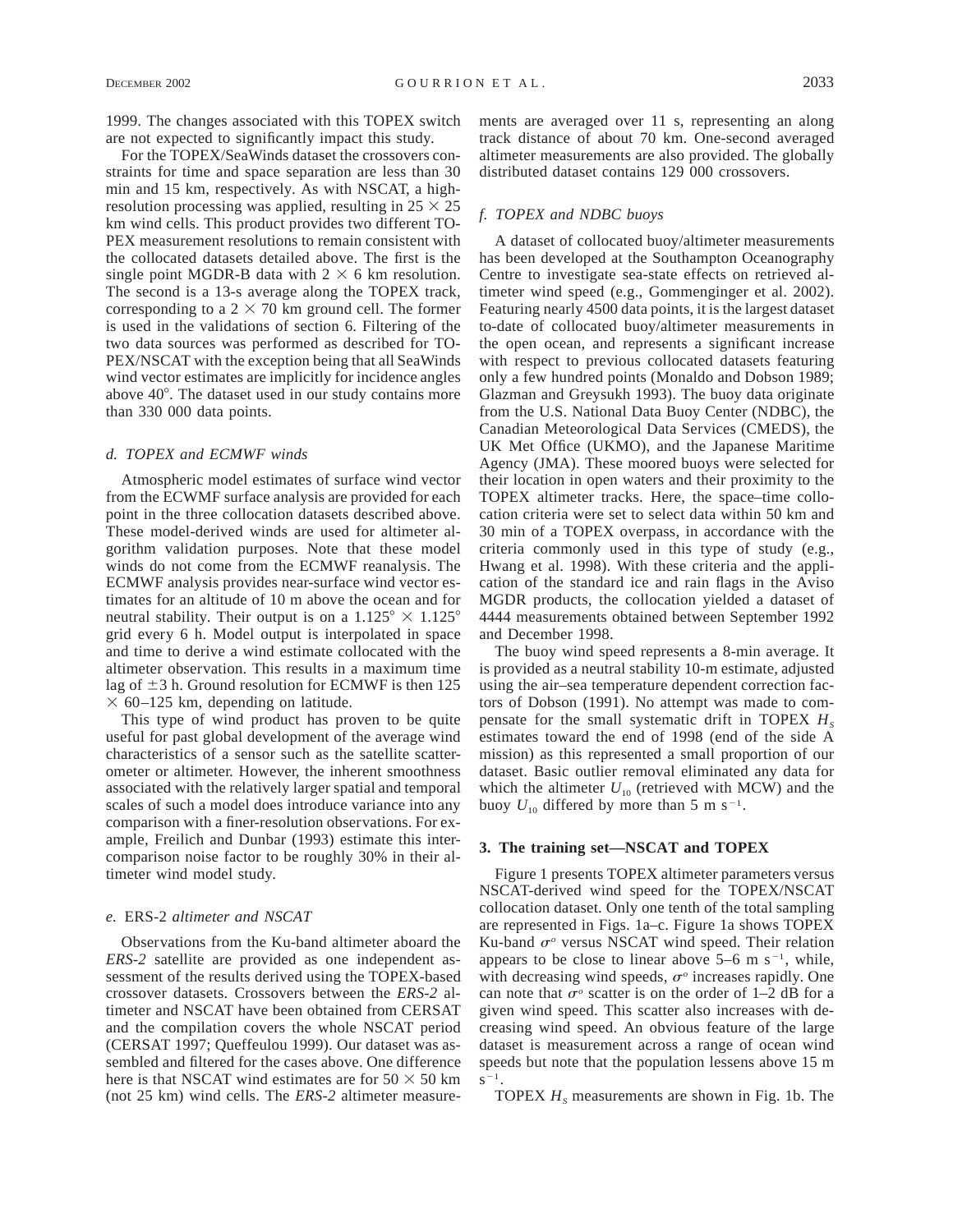

FIG. 1. (a) TOPEX Ku-band  $\sigma$ <sup>o</sup>, (b) TOPEX  $H_s$ , and (c) TOPEX MCW-derived wind speed—all versus the reference NSCAT 10-m wind speed. (d) Histograms for  $U_{\text{NSCAT}}$  (thick),  $U_{\text{ECMWF}}$  (dashed), and  $U<sub>MCW</sub>$  (thin). The model curve in (b) represents fully developed seas for a given NSCAT wind speed using the Sverdup–Munk model.

observed range of sea-state conditions and  $H<sub>s</sub>$  wind dependence are consistent with past global TOPEX observations (e.g., Callahan et al. 1994). A model curve is superposed on the graph representing  $H<sub>s</sub>$  for a wind sea that has reached full development under a given wind (Sverdrup and Munk 1947). Observed  $H<sub>s</sub>$  values

falling below this curve likely indicate cases where a wind sea is building. For light to moderate winds  $H_s$ data usually exceed this curve indicating that a swell component is common. It follows that idealized fetchlimited wind sea situations are infrequent on the open ocean. This holds except for cases of high wind speeds where swell becomes a much smaller contributor within the total wave height.

Figure 1c presents altimeter wind speed estimated from the operational TOPEX algorithm (Witter and Chelton 1991), showing that wind differences frequently exceed  $\pm 2$  m s<sup>-1</sup>. About 15% of the TOPEX-derived wind estimates exceed these bounds within the complete TOPEX/NSCAT dataset. Furthermore, a systematic overestimation of wind speed by about 0.5 m  $s^{-1}$  is observed over the whole wind speed range. This bias is confirmed by the wind speed histograms presented in Fig. 1d. This same level of bias has also been pointed out in past studies (e.g., Freilich and Challenor 1994). Figure 1d also provides the wind speed histogram for collocated ECMWF wind model data. There is excellent agreement between the NSCAT and ECMWF estimation. Note that the global wind distributions show prevailing ocean wind speeds fall between 3 and 12 m  $s^{-1}$ . This strong weighting of the sampled population towards a median value near  $7 \text{ m s}^{-1}$  needs consideration in wind model developments and validation.

Figure 2a gives some sense of the global distribution of this compilation. Data for both satellites were conservatively filtered for sea-ice occurrence and so this should not be a noise factor. A salient characteristic of the crossings for these polar-orbiting platforms was the



FIG. 2. Spatial density of TOPEX/NSCAT satellite crossover points used in this study.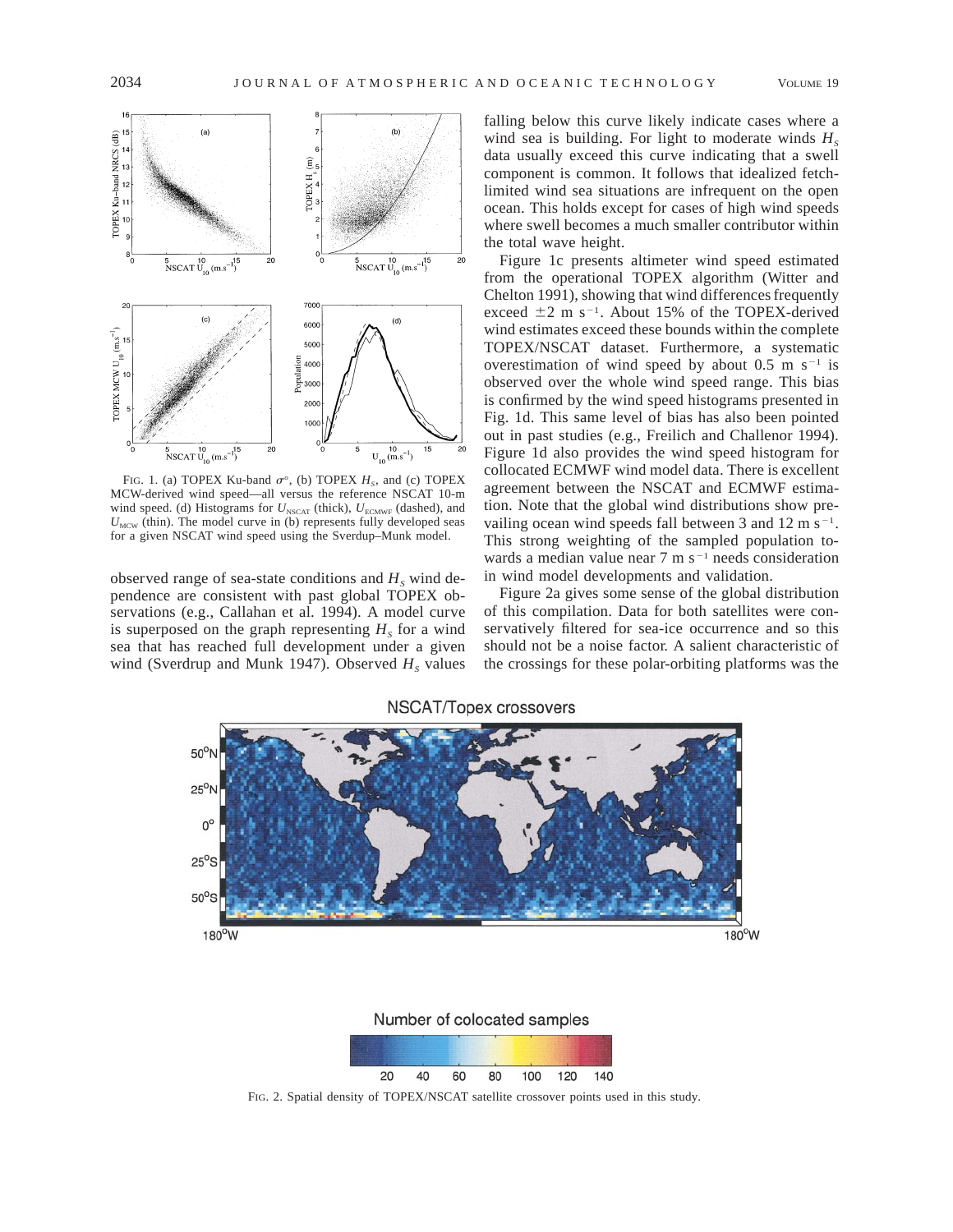

FIG. 3. NSCAT and ECMWF wind speed comparisons: (a) binaveraged relations (dashed) and symmetrical linear regression (solid); (b) standard deviation of the  $U_{\text{nscat}} - U_{\text{ecmwf}}$  wind difference, as a function of NSCAT wind (dashed) and ECMWF wind (solid).

increased likelihood of high-latitude intersections. This same polar weighting is evident in the TOPEX/ERS and TOPEX/QSCAT data.

Next is an assessment of the chosen reference wind product for model developments—NSCAT's 10-m wind derived from a 25-km wind vector cell. As noted earlier, scatterometer data are restricted to winds derived using radar incidence angles above  $40^{\circ}$  to ameliorate possible wind speed errors associated with long waves or sea state. For indepth validation of the NSCAT winds and the NSCAT-1 geophysical model function see Freilich and Dunbar (1999) and Wentz and Smith (1999).

Figure 3a presents bin-averaged relations  $(1 \text{ m s}^{-1})$ bin width) and an orthogonal linear regression between the ECMWF model wind and the NSCAT product. As mentioned earlier the model winds have been interpolated and are a lower resolution product to begin with. Both products will have substantial rms about a ''true'' wind measurement as well as possible biases. An orthogonal linear regression is provided to show results are invariant with choice of regressor. The comparison between the two parameters shows excellent agreement with a slight bias that never exceeds  $0.3 \text{ m s}^{-1}$  in the average of one estimate when averaged over binned subsets of the other.

Referencing Fig. 3b one sees that standard deviation (std) of the  $U_{\text{NSCAT}} - U_{\text{ECMWF}}$  wind difference as a function of ECMWF or NSCAT wind speed is about constant at 1.7 m s<sup>-1</sup> for winds less than 10 m s<sup>-1</sup>. For higher wind speeds the std increases strongly—up to 2.4 m s<sup>-1</sup> at 16 m  $s^{-1}$ . This increase is likely associated with the different resolution cells for NSCAT (25 km) and ECMWF (120 km). This becomes more important for stronger winds because they are likely to be associated with smaller-scale meteorological features.

The cross correlation between significant wave height, altimeter backscatter and surface wind is now addressed. Figure 4 displays a gridding of  $\sigma$ <sup>o</sup> versus  $U_{NSCAT}$  with color representing the average value for altimeter-derived  $H<sub>s</sub>$  at a given wind speed and  $\sigma<sup>o</sup>$ . One can observe a clear dependence of altimeter  $\sigma$ <sup>o</sup> upon

 $H<sub>s</sub>$  variation for a given  $U<sub>10</sub>$ . The relative magnitude of the change decreases with increasing wind speed. However, the variance is quite strong for common ocean wind speeds, such as the 2-dB range at 6 m  $s^{-1}$ . Such a 2-dB range translates to large wind error for the MCW  $\sigma$ <sup>o</sup> wind speed algorithm where wind sensitivity is about  $3 \text{ m s}^{-1}$  dB<sup>-1</sup> at 6 m s<sup>-1</sup>.

It is important to recognize that the pattern that emerges in Fig. 4 is due to the very large amount and global nature of the assembled dataset. Much of the space mapped here represents infrequent events and high latitude observations that might not be seen in smaller and more localized composite datasets (e.g., altimeter collocations with the NDBC buoy network observations). One can expect such a mapping to gain even better definition with a long-term multiyear data compilation where the sampling of sparse regions and infrequent events increases (e.g., continued collocation between TOPEX/*Jason-1* and the SeaWinds sensors).

The observed correlation between altimeter  $\sigma^{\circ}$  and  $H<sub>s</sub>$  for any fixed wind speed confirms, at least in some respects, numerous past studies suggesting sea-state impacts on altimeter wind estimations as discussed in our introduction and first noted by Monaldo and Dobson (1989). Cursory inspection of the GEOSAT/NDBC dataset used for many past sea state impact studies indicated little of the variations seen in Fig. 4 and as such, inconclusive findings (cf. Wu 1999) are not surprising.

Another means of illustrating the sea-state impact is in terms of the operational altimeter wind product. Figure 5 (left panel) provides that TOPEX estimate versus the coincident ECMWF model wind speed for varied  $H<sub>s</sub>$  levels. The TOPEX wind bias is systematically above or below the reference wind for a given  $H_s$ . NSCAT wind data (right panel) for the same conditions indicate that the scatterometer wind product shows a negligible relation to  $H<sub>s</sub>$  variation. These data affirm that the altimeter exhibits this mean  $H<sub>s</sub>$  dependence, whereas the high angle scatterometer winds do not.

We reemphasize that the results shown here depict the average, not instantaneous, globally derived signatures. Moreover, significant wave height is the lowestorder moment of the directional wave height spectrum, and  $H<sub>s</sub>$  does not necessarily covary with the long wave slope statistics that correlate more closely with  $\sigma$ <sup>o</sup> measurements. Therefore, just as for the backscatter alone, one anticipates no unique pairing of  $\sigma$ <sup>o</sup> and  $H<sub>s</sub>$  that maps to a unique  $U_{10}$ . Ambiguity is likely to remain due to the indeterminate ratio of sea versus swell within  $H_s$ , the indeterminate direction of the sea versus the swell, unknown fetch and duration, etc. The notion that  $H_s$  is a limited surrogate for actual long wave impacts in altimeter  $U_{10}$  inversion should be kept in mind when developing a two-parameter ( $\sigma$ <sup>o</sup> and  $H_s$ ) wind speed algorithm for the altimeter.

## **4. Two-parameter model functions**

As discussed, a sea-state impact upon  $\sigma$ <sup>o</sup> measurements has been suspected for some time, but the pre-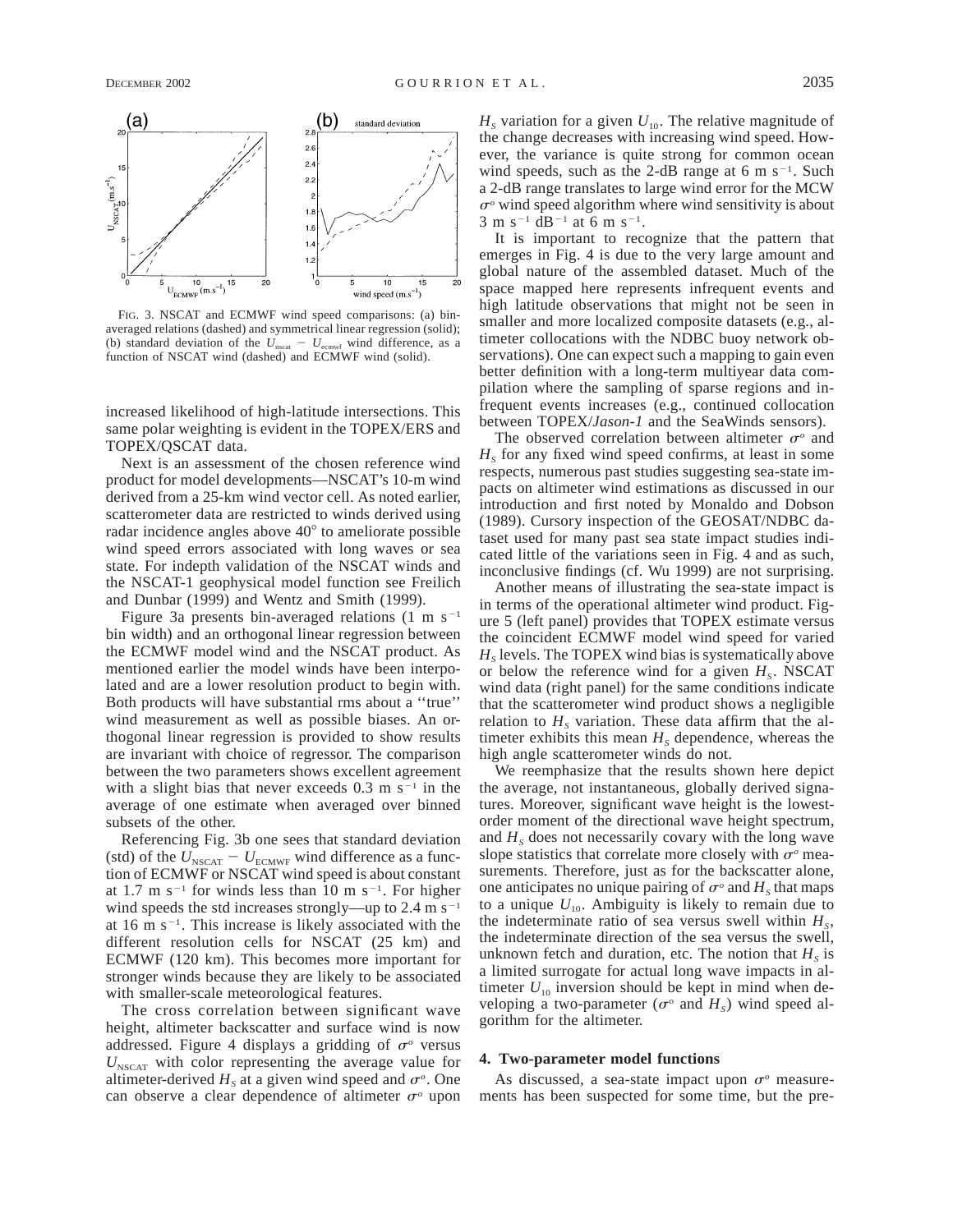

FIG. 4. Grid for TOPEX  $\sigma^o$  vs NSCAT wind speed and  $H_s$ , where color represents the average value for  $H_s$ . Bin width : 0.2 m s<sup>-1</sup>, 0.1 dB.

vailing wind speed inversion for TOPEX still follows the single parameter MCW model:

$$
\sigma^o = f_{\text{MCW}}(U_{10}).\tag{1}
$$

The NSCAT/TOPEX data offers a new opportunity to develop a globally based altimeter wind speed solution relevant for operational usage. That is, invert  $U_{10}$ using solely those two products measured by any Kuband altimeter:



FIG. 5. Symetrical linear regression between (a)  $U_{\text{new}}$  and  $U_{\text{ecmwf}}$ , (b)  $U_{\text{nscat}}$ , and  $U_{\text{ecmwr}}$  vs ECMWF  $U_{10}$  for different SWH classes: 1 m (dashed line), 3 m (dotted line), 5 m (solid line). The  $H<sub>s</sub>$  range is  $\pm 0.5$  m about the indicated value.

$$
U_{10} = f_1(\sigma^o, H_s). \tag{2}
$$

Referring back to Fig. 4 one can see that the threedimensional representation indicates some nonlinearity, particularly when considering both high and low wind speed regimes. For this reason we choose artificial neural networks to develop the empirical model relating these three parameters,  $\sigma^o$ ,  $H_s$ , and  $U_{10}$ . This choice assures a robust nonparametric mapping, with one ramification being that a derivative sea-state parameter such as pseudowave age (e.g., Glazman and Greysukh 1993) that combines wind speed (or  $\sigma$ <sup>o</sup>) with  $H<sub>s</sub>$  should be encompassed by this solution.

The overall objective in this nonparametric regression is to generate a globally faithful and continuous representation of the observed relation between a reference  $U_{10}$  and TOPEX measurements. A most direct inversion is given by  $f_1$  [Eq. (2)]. However, from a physical or sensor perspective one anticipates that Ku-band  $\sigma^{\circ}$  observations are correlated with the local wind waves  $(U_{10})$ but also with the long wave roughness and its surrogate,  $H<sub>s</sub>$ . As such, a more physically relevant (forward) model treats those latter variables as network inputs and  $\sigma^{\circ}$  as the output:

$$
\sigma^{\circ} = f_2(U_{10}, H_S). \tag{3}
$$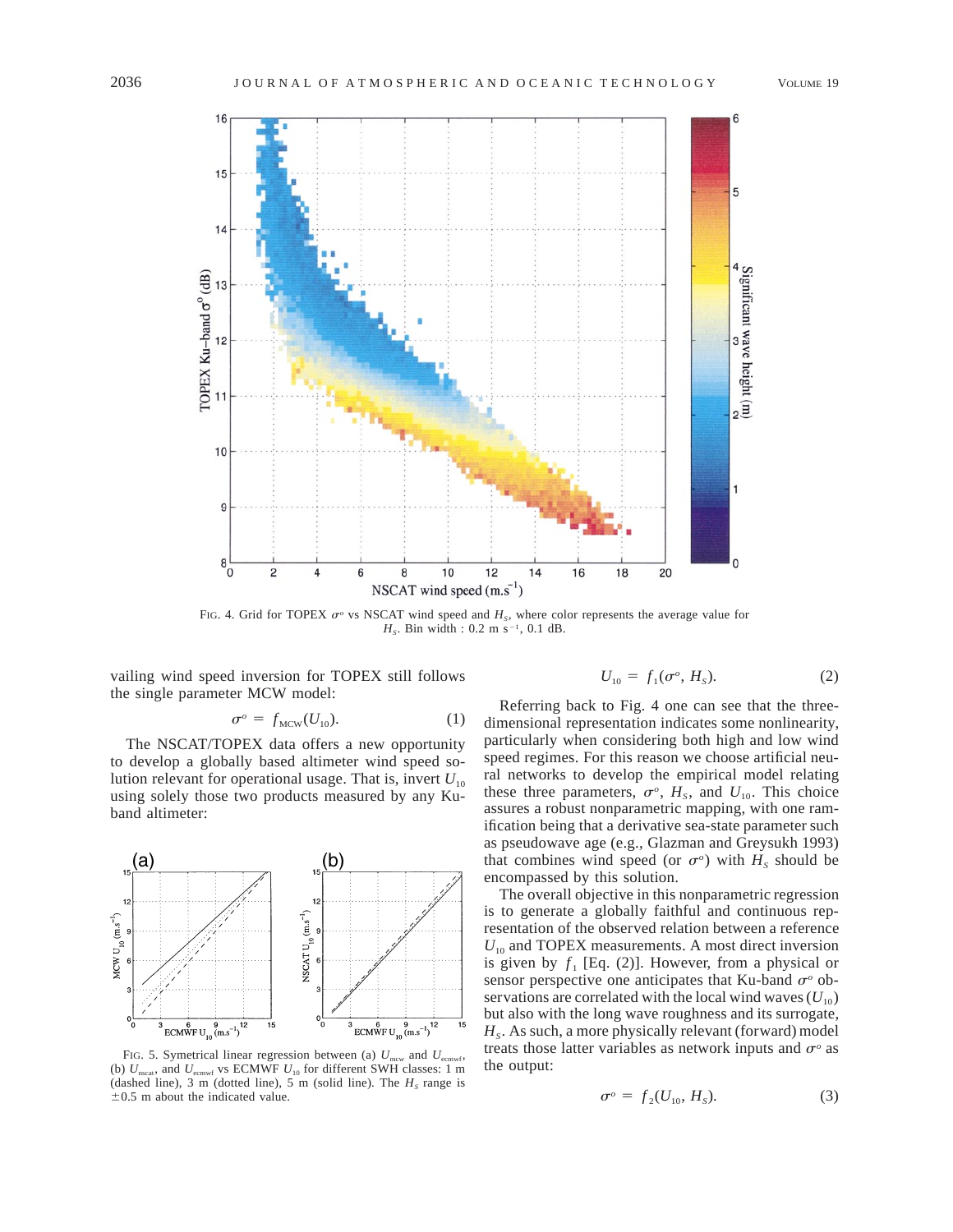

FIG. 6. Correlation of the dependent variable in (a)  $f_2$  and (b)  $f_1$ with variation in  $H_s$ : *y* axis depicts the value of the linear correlation coefficient computed at each respective *x*-axis location.

Wind speed is readily derived from  $f_2$  by inversion using a look-up table. These two functions [Eqs. (2) and (3)] will not necessarily provide identical  $U_{10}$  values for identical  $\sigma^o$  and  $H_s$  inputs.

This point is deduced from the relatively high correlation observed between the radar backscatter and  $H<sub>s</sub>$ in comparison to the correlation between NSCAT's wind speed and  $H<sub>s</sub>$  (see Fig. 6). At a given value of its first input parameter  $\sigma$ <sup>o</sup> ( $U_{10}$ ), the  $f_1$  ( $f_2$ ) mapping has a relatively lower (higher) correlation between its output variable  $U_{10}(\sigma^{\circ})$  and  $H_s$ . The input variables  $[U_{10}, H_s]$ for  $f_2$  are less self-correlated than those for  $f_1$ . Thus, the  $f_2$  mapping is expected to weight the sea-state parameter more strongly than  $f_1$ .

Detail for  $f_1$  and  $f_2$  model developments are provided in appendix A. In initial studies (Gourrion et al. 2000) two differing neural techniques were applied to the TO-PEX/NSCAT data. The first approach used a general regression neural network (GRNN) and the second approach used the multilayer perceptron (MLP). That report concludes that the two approaches give results that are in close agreement. This paper reports only the MLP solutions as they provide closed-form solutions that are most readily disseminated.

#### *a. Model definition*

Given the input pair  $[\sigma^o, H_s]$  or  $[U_{10}, H_s]$  the following equations and coefficients (Tables 1, 2, and 3) define the analytical neural network solutions  $f_1$  and  $f_2$ , respectively.

The  $f_1$  solution provides an altimeter-derived 10-m neutral-stability wind speed trained to the NSCAT-1 model function output:

TABLE 2. Coefficients for the  $f_1$  model.

| Parameter                        | Matrix elements                        |                        |  |  |  |  |
|----------------------------------|----------------------------------------|------------------------|--|--|--|--|
| $\mathbf{W}_{\cdot}$             | $-33.95062$                            | $-11.03394$            |  |  |  |  |
|                                  | $-3.93428$                             | $-0.05834$             |  |  |  |  |
|                                  | 0.54012                                | 10.40481               |  |  |  |  |
| $\mathbf{W}_y$<br>$\mathbf{B}_x$ | 18.06378                               | $-0.37228$             |  |  |  |  |
| $B_{y}$                          | $-2.28387$                             | .                      |  |  |  |  |
| P                                | $a_{\sigma^0} + b_{\sigma^0} \sigma^0$ | $a_{Hs}$ + $b_{Hs}H_s$ |  |  |  |  |

$$
U_{10} = f_1 = \frac{Y_{f_1} - a_{U_{10}}}{b_{U_{10}}},
$$
 (4)

while  $f_2$  predicts the normalized radar cross section at Ku-band and for vertical incidence:

$$
\sigma^o = f_2 = \frac{Y_{f_2} - a_{\sigma^o}}{b_{\sigma^o}}.
$$
 (5)

The variable *Y* (for either  $f_1$  or  $f_2$ ) is derived as

$$
Y = [1 + \exp^{-(\mathbf{W}_y \mathbf{X}^{\mathrm{T}} + \mathbf{B}_y^{\mathrm{T}})}]^{-1}, \tag{6}
$$

with **X** defined as

$$
\mathbf{X} = [1 + \exp^{-(\mathbf{W}_x \mathbf{P}_f^{\mathrm{T}} + \mathbf{B}_x^{\mathrm{T}})}]^{-1}.
$$
 (7)

The subscripts on scaling coefficients (*a* and *b*) correspond to the appropriate altimeter parameter, boldface variables are vectors, and  $T$  denotes the vector transpose. Here,  $P_{f_1}$  (respectively  $P_{f_2}$ ) is the two-row input matrix to the  $f_1(f_2)$  transfer function given by

$$
\left(\begin{matrix} \widetilde{\sigma}^{\circ} \\ \widetilde{H}_{S} \end{matrix}\right)
$$
, respectively  $\left(\begin{matrix} \widetilde{U}_{10} \\ \widetilde{H}_{S} \end{matrix}\right)$ ,

the  $\sim$  denoting data normalized with the appropriate *a* and *b* coefficients. Equations (4) and (5) provide the network outputs once renormalized using these coefficients.

Both Eqs (6) and (7) are log-sigmoid transfer functions, commonly used in MLP neural network developments. Output from each spans from 0 to 1. Among MLP nonlinear transfer functions, these are easiest to compute both in the forward and backpropagation (partial derivative) modes of operation. The log-sigmoid transfer function is chosen because outputs become asymptotic at the input extremes. Inputs closer to zero cause the output to act more linearly. These properties lead to an ideal amplifier when coupled together in stages. Each stage can only saturate to 0 or 1, thereby not overwhelming inputs of the following MLP stage. The

TABLE 3. Coefficients for the  $f_2$  model.

| TABLE 1. Input and output data scaling coefficients needed for |                             |         | Parameter | Matrix elements                          |                                    |
|----------------------------------------------------------------|-----------------------------|---------|-----------|------------------------------------------|------------------------------------|
|                                                                | both neural network models. |         | W         | $-43.39541$                              | $-6.92550$                         |
| Parameter                                                      |                             |         |           | 2.78612                                  | 1.22293                            |
|                                                                |                             |         | W         | 1.18281                                  | $-3.30096$                         |
| $\sigma^0$                                                     | $-0.34336$                  | 0.06909 |           | 7.83459                                  | $-1.46489$                         |
| $H_{\rm s}$                                                    | 0.08725                     | 0.06374 |           | 1.13906                                  | $\cdots$                           |
| $U_{10}$                                                       | 0.10000                     | 0.02844 |           | $a_{\text{U10}} + b_{\text{U10}} U_{10}$ | $a_{\text{Hs}} + b_{\text{Hs}}H_s$ |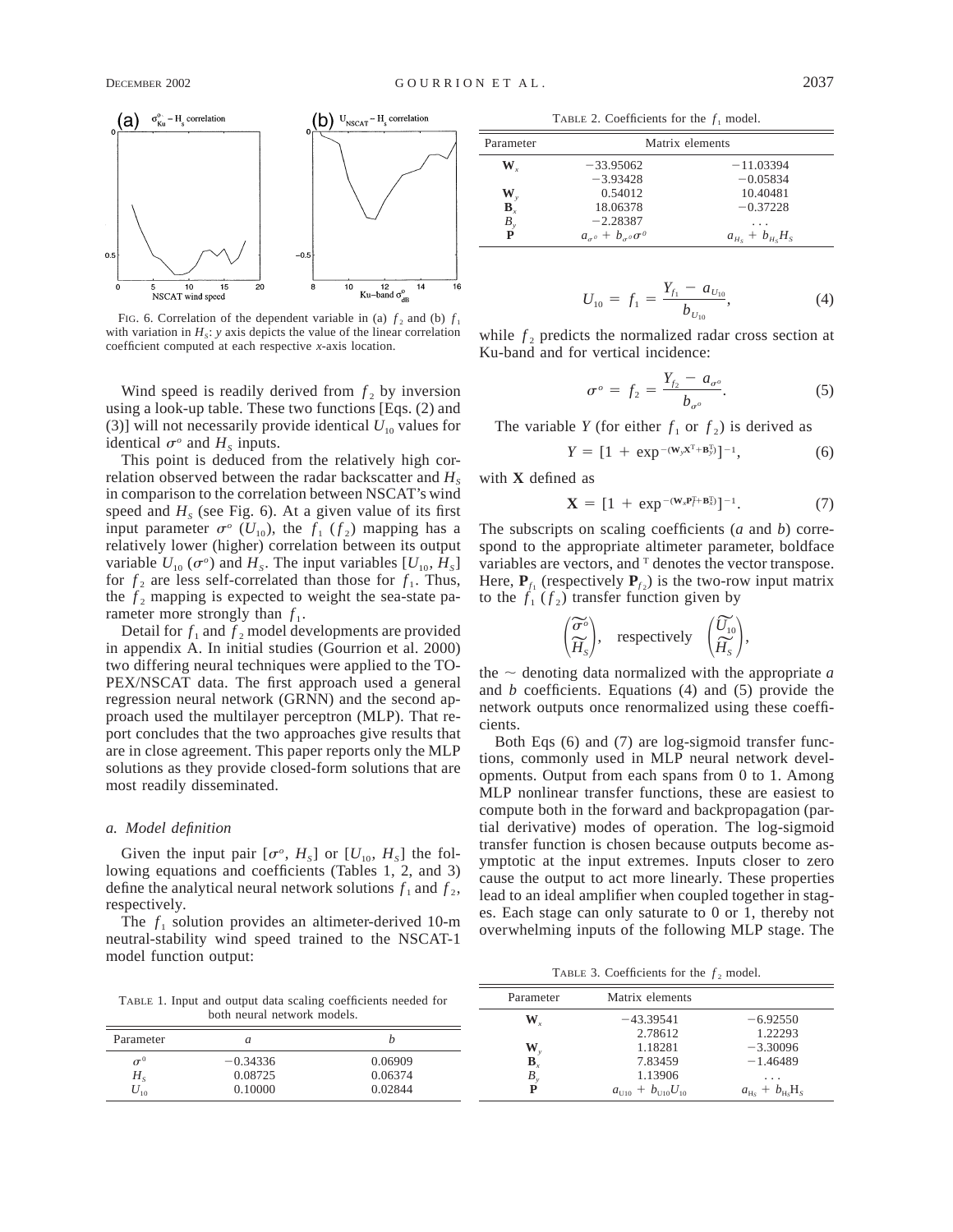

FIG. 7. (a),(b) represent the average over the input data domain for the  $f_1$  (left) and  $f_2$  (right) models as derived from TOPEX/NSCAT dataset. (c),(d) represent the overall behavior of the neural network solutions. Curves depict data or model results about three different SWH values: 1 m (circles), 3 m (pluses), and 5 m (squares). The MCW model is overlaid for comparison (thick line).

attenuating property of the log-sigmoid is what allows us to represent nonlinear input–output relationships within our training and test data.

As described in appendix A, we empirically determined that adequate characterization is obtained with a three-layer MLP network. Model outputs are readily calculated with the simple matrix operations defined in Eqs.  $(4)$ – $(7)$ .

# *b. Model results*

Figure 7 illustrates model response versus  $\sigma^{\circ}$  and versus wind speed for three separate  $H<sub>s</sub>$  values. Upper panels depict the average TOPEX/NSCAT observations and are representative of the  $f_1$  and  $f_2$  training sets. The standard TOPEX routine (MCW) is displayed for reference. Both neural models clearly differ from this MCW result. The observations and models also make it clear that the  $f_1$  mapping differs substantially from  $f<sub>2</sub>$ . As already discussed, this may lead to differences with respect to  $H<sub>s</sub>$  impacts on wind inversion. Differences are particularly evident in Fig. 7 at low and high  $U_{10}$ . Overall, it is apparent that the  $f_1$  model represents a weaker departure from MCW.

Histograms of NSCAT and model-derived winds are shown in Fig. 8. Wind speed is retrieved from  $f_2$  using a look-up table. The histogram bin size here is 1.0 m  $s^{-1}$ . Agreement between the three products is close, with



FIG. 8. Frequency distribution of wind speeds over the entire NSCAT/TOPEX dataset.

the models missing only slightly in the range of 5–7 m  $s^{-1}$ . Referring back to Fig. 1, one observes that the new functions appear to improve over MCW.

Finally, recall that multivaluedness within this particular three parameter dataset thwarts efforts to further refine model performance by various methods such as changing the training set makeup, network size, or data limits. That is, given altimeter measurement pairs  $[\sigma^{\circ},]$  $H<sub>s</sub>$ ] do not always map to a unique wind speed. This property is partially attributed to the fact that  $H<sub>s</sub>$  is a limited proxy for the actual long wave conditions dictating the relation between  $\sigma^{\circ}$  and  $U_{10}$ . Illustration is provided in Fig. 9, where the left panel shows observed  $U_{10}$  ranging from 4 to 8 m s<sup>-1</sup> for fixed values of  $H_s$ (1.7 m) and  $\sigma$ <sup>o</sup> (12.2 dB). The right-hand panel provides evidence that the multivaluedness is geophysical in na-



FIG. 9. (a) The average of TOPEX  $H<sub>s</sub>$  values for a given NSCAT  $U_{10}$  ( $\pm 0.5$  m s<sup>-1</sup>) and TOPEX  $\sigma^{\circ} = 12.2$  ( $\pm 0.2$  dB). (right panel) (b) The average NSCAT  $U_{10}$  at differing zonal bands for the fixed TOPEX data pair  $[\sigma^{\circ} = 12.2 \ (\pm 0.2), H_s = 1.7 \ (\pm 0.2)].$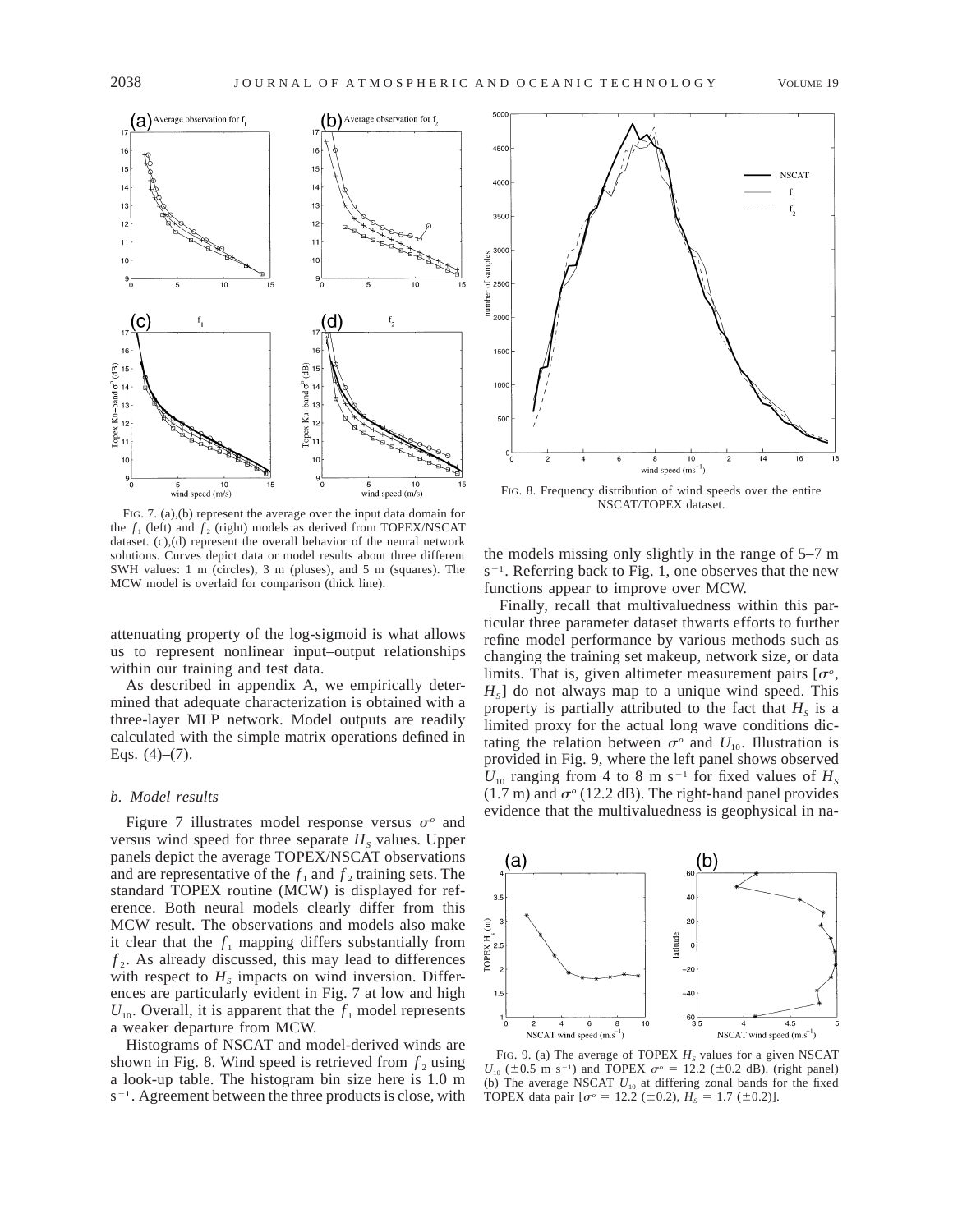ture. This plot shows systematic  $U_{10}$  variance versus latitude for the specified  $[\sigma^o, H_s]$  pair. To first order, this latitudinal dependence indicates some regional change in the long wave climate. Toward the poles there is typically a larger ratio between swell and wind waves within the total sea state. Wind speed is systematically  $0.6$  m s<sup>-1</sup> lower than at midlatitudes. Regardless of the source, a multivalued behavior manifests itself in empirical model training as a fundamental error source that the network cannot resolve without additional information. This is true for both  $f_1$  and  $f_2$  mappings. The latitudinal dependence evident in Fig. 9 also suggests that the improved two-parameter altimeter wind models will still exhibit residuals in regional or seasonal evaluations. Further work on these points is warranted but deemed beyond the scope of the present effort.

# **5. Wind speed model intercomparison**

This section uses the total TOPEX/NSCAT data to compare model-derived results with previously published altimeter wind speed routines. A following section documents additional independent validation. A key study objective is to provide wind estimates with improved overall statistical performance when applied to global open-ocean observations. Past efforts have emphasized that the measure for algorithm accuracy should not solely be the global wind speed error (cf. Glazman and Greysukh 1993). The large amount of data in our training and validation datasets permits detailed wind error evaluation. This includes the ability to assess error at light, moderate and high wind speeds, as well as the identification of residual correlation with the reference wind speed and/or  $H_s$ . Evaluation criteria values both bias and rms minimization. Due to operational and climate study considerations, a continuous function is also desired. Moreover, estimates should produce a faithful global wind speed histogram.

There are many published altimeter wind speed models that use only the Ku-band  $\sigma$ <sup>o</sup>. A review is found in Chelton et al. (2001). Here, the choice of single-parameter algorithms for intercomparison is limited to Brown et al. (1981), Witter and Chelton (1991), and Freilich and Challenor (1994). These are noted as B81, MCW, and FC, respectively, in the text to follow. The contention is that these models encompass most other variations—B81 represents a buoy-tuned discontinuous (three branch) function that has often produced the lowest overall rms, whereas MCW and FC represent smoother, statistically derived functions that are wellvalidated and robust.

Two wind speed models that utilize both the Ku-band  $\sigma^{\circ}$  and  $H_s$  are also assessed. Lefèvre et al. (1994) provides a closed-form parametric solution as a function of the two altimeter inputs based on comparison between TOPEX and wind model (ARPEGE, the Meteo-France atmospheric model) data. Glazman and Greysukh (1993, GG2 hereafter) developed a classification approach

TABLE 4. Wind speed error statistics for TOPEX altimeter  $U_{10}$  derived using the specified algorithms. Computations are made over the 96 436 samples within the collocated dataset TOPEX/NSCAT where the reference NSCAT wind speed fell between 1 and 17 m  $s^{-1}$ . Error trends are the slopes  $\alpha$  in the linear regression model  $U_{\text{err}} = \beta + \alpha X$ where *X* is  $U_{NSCAT}$  or  $H_S$ . The separation time between altimeter and scatterometer estimates is  $\pm$  1 h.

| Altimeter<br>model | <b>Bias</b><br>$(m s^{-1})$ | Std  | Rms  | $%$ error<br>$>2$ m s <sup>-1</sup> | U error<br>trend | $Hs$ error<br>trend |
|--------------------|-----------------------------|------|------|-------------------------------------|------------------|---------------------|
| <b>B81</b>         | 0.36                        | 1.16 | 1.22 | 9                                   | $-0.22$          | $-0.04$             |
| <b>MCW</b>         | 0.61                        | 1.19 | 1.34 | 12                                  | 0.03             | 0.48                |
| FC                 | 0.02                        | 1.22 | 1.22 | 7                                   | 0.03             | 0.48                |
| GG2                | 0.04                        | 1.07 | 1.07 | 5                                   | $-0.06$          | 0.17                |
| Lefèvre            | 0.28                        | 1.44 | 1.47 | 15                                  | $-0.28$          | 0.17                |
| $f_1$              | 0.04                        | 1.05 | 1.05 | 5                                   | 0.00             | 0.20                |
| f <sub>2</sub>     | 0.01                        | 1.10 | 1.10 | 6                                   | $-0.02$          | $-0.06$             |

where wind speed is estimated using one of two distinctly separate single parameter ( $\sigma^{\circ} \rightarrow U_{10}$ ) models. This work was based on comparisons between the GEO-SAT altimeter and buoy-derived wind and wave measurements. For operational inversion, the classification relies on altimeter  $H<sub>s</sub>$  and  $\sigma<sup>o</sup>$  estimates. The two GG2 wind models are rooted in the concept of pseudowave age,  $\zeta$ [ $\approx$  *f*( $H_s$ / $U^2$ )], where the first model is for ''young'' or fetch-limited wind wave conditions and the second covers all other situations (i.e., covering fully developed seas and the ubiquitous mixed seas). As noted in GG2, the classification is inherently discontinuous and leads to bimodality in the output  $U_{10}$  distribution.

Table 4 presents wind speed differences between the altimeter and scatterometer for the commonly cited case where statistics are computed over all wind values. Computations for each altimeter algorithm are included. The reference (NSCAT)  $U_{10}$  range used here is 1–17 m  $s^{-1}$ . The limits encompass the range of conditions over which most of the models were developed. Note that, where applicable, TOPEX  $\sigma$ <sup>o</sup> values are adjusted down by 0.63 dB before use in GEOSAT-era routines (see Callahan et al. 1994).

The wind speed difference  $U_{\text{err}}$  is defined as

$$
U_{\rm err} = U_{10}^{\rm altimeter} - U_{10}^{\rm reference},\tag{8}
$$

where the reference is NSCAT in this case and the neutral stability wind speed is given in meters per second. Wind error standard deviation is simply

$$
std = (\langle U_{\text{err}}^2 \rangle - \langle U_{\text{err}} \rangle^2)^{1/2} = (rms^2 - bias^2)^{1/2}.
$$
 (9)

This factor provides bias-independent rms assessment and is of some value in the following discussion where small differences become significant.

A first observation regarding Table 4 is the rms error level of 1.0–1.4. This is low compared to past published values of 1.6 to 2.0 associated with buoy or model wind speed comparisons. This decrease is most likely attributed to the tight constraint on spatial collocation distance  $(<15$  km) and similar spatial footprints. Such rms levels agree with altimeter and buoy comparisons where the spatial separation is limited to 15 or 20 km (e.g.,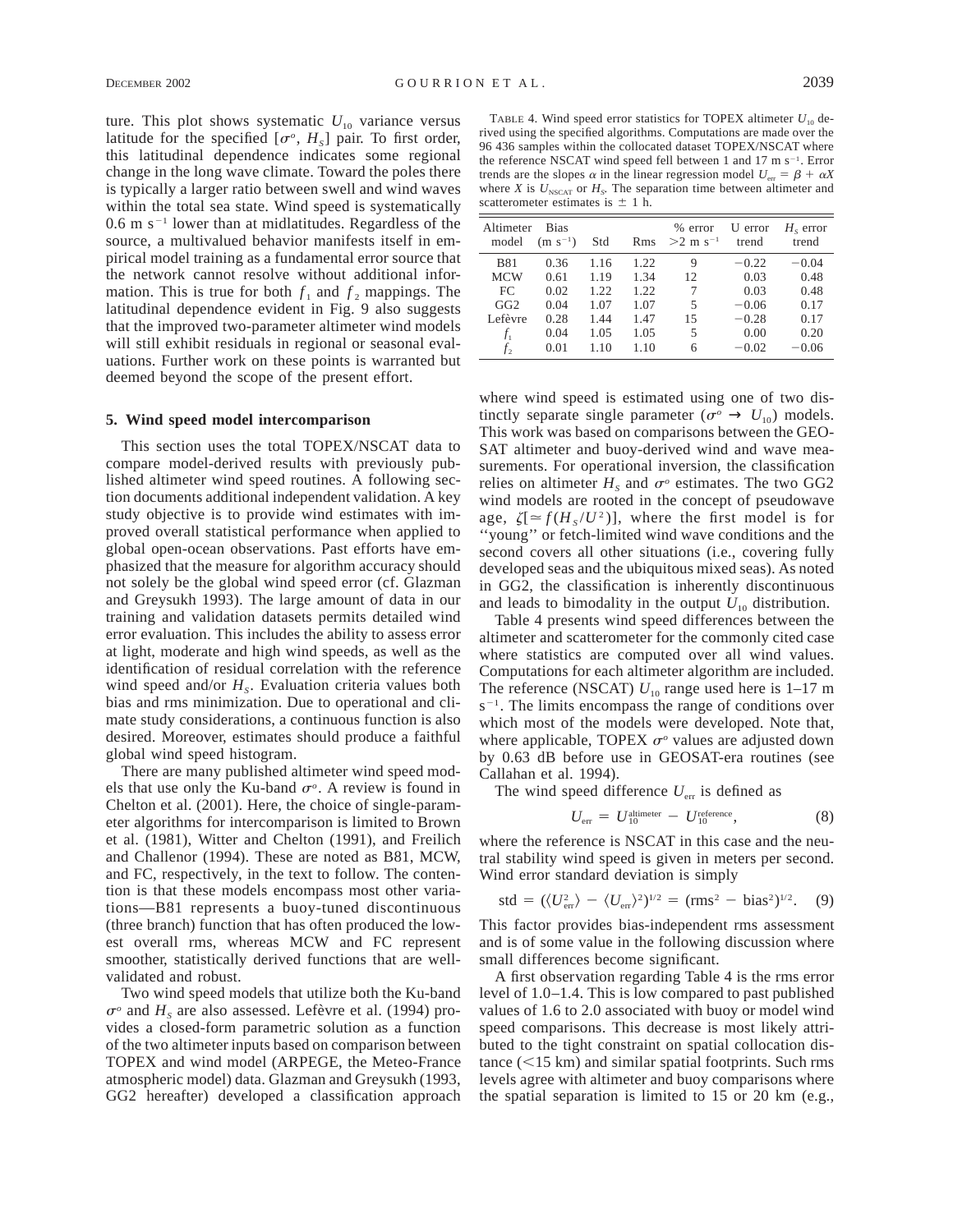TABLE 5. Results follow the same format as table 4, but estimates are now localized to three separate wind speeds  $(4, 8, \text{ and } 12 \text{ m s}^{-1})$ as indicated.

| Altimeter<br>model        | <b>Bias</b> | Std  | Rms  | % error<br>$>2$ m s <sup>-1</sup> | $H_s$ error<br>trend |  |
|---------------------------|-------------|------|------|-----------------------------------|----------------------|--|
| $3-5$ m s <sup>-1</sup>   |             |      |      | 15 894 samples                    |                      |  |
| <b>B81</b>                | 1.20        | 1.02 | 1.57 | 16                                | 0.72                 |  |
| <b>MCW</b>                | 0.62        | 1.28 | 1.43 | 3                                 | 0.91                 |  |
| FC                        | $-0.04$     | 1.24 | 1.24 | 9                                 | 0.89                 |  |
| GG <sub>2</sub>           | 0.43        | 0.92 | 1.01 | 6                                 | 0.61                 |  |
| Lefèvre                   | 1.52        | 1.08 | 1.87 | 26                                | 1.05                 |  |
| $f_1$                     | 0.09        | 1.07 | 1.07 | 7                                 | 0.50                 |  |
| $f_2$                     | 0.15        | 0.99 | 1.00 | 6                                 | 0.17                 |  |
| $7-9$ m s <sup>-1</sup>   |             |      |      |                                   | 22 602 samples       |  |
| <b>B81</b>                | 0.30        | 0.81 | 0.86 | 3                                 | 0.50                 |  |
| <b>MCW</b>                | 0.59        | 1.14 | 1.28 | 12                                | 0.78                 |  |
| FC                        | $-0.03$     | 1.14 | 1.14 | 7                                 | 0.78                 |  |
| GG <sub>2</sub>           | $-0.15$     | 1.14 | 1.15 | 7                                 | 0.26                 |  |
| Lefèvre                   | $-0.12$     | 1.07 | 1.08 | 6                                 | 0.99                 |  |
| $f_1$                     | 0.04        | 1.00 | 1.00 | 5                                 | 0.26                 |  |
| f <sub>2</sub>            | $-0.02$     | 1.01 | 1.01 | 5                                 | $-0.05$              |  |
| $11-13$ m s <sup>-1</sup> |             |      |      |                                   | 8311 samples         |  |
| <b>B81</b>                | $-0.84$     | 0.91 | 1.24 | 6                                 | 0.38                 |  |
| <b>MCW</b>                | 0.85        | 1.19 | 1.46 | 14                                | 0.53                 |  |
| FC                        | 0.28        | 1.23 | 1.26 | 7                                 | 0.56                 |  |
| GG <sub>2</sub>           | 0.01        | 1.12 | 1.12 | 5                                 | 0.44                 |  |
| Lefèvre                   | $-0.88$     | 1.20 | 1.49 | 15                                | 0.93                 |  |
| $f_1$                     | 0.06        | 1.15 | 1.16 | 5                                 | 0.28                 |  |
| $f_2$                     | $-0.07$     | 1.36 | 1.36 | 10                                | $-0.26$              |  |

Hwang et al. 1998). The largest temporal separation here is one hour. Total sample population is more than 96 000, thus parameter noise levels are negligible.

The overall bias for any altimeter routine is well below 1 m  $s^{-1}$  with only MCW output showing a value above 0.5. Slopes computed for the linear trend of  $U_{\text{err}}$ versus wind speed are provided as some indication of bias variability with wind speed. It is clear that B81 and Lefevre model bias trends are much higher than for the other routines. The most commonly reported assessment parameter, global rms, shows values spanning from 1.05 to 1.47. The Lefevre algorithm exhibits the highest error. The single parameter models (B81, MCW, and FC) exhibit similar rms and std estimates (1.2) while the 3 two-parameter algorithms (GG2,  $f_1$ ,  $f_2$ ) are below 1.10.

Table 4 also provides a column representing the wind error slope versus  $H<sub>s</sub>$  for consistency with Freilich and Challenor (1994). But this parameter is of questionable meaning when taken over all wind speeds and a much clearer picture emerges when viewing that error trend for specific  $U_{10}$  levels as shown in Table 5. This table summarizes local error estimates near 4, 8, and 12 m  $s^{-1}$  that provide measures at the most populated moderate wind region, and for low and high wind levels where there is still a substantial data population. Continuous detail versus the reference  $U_{10}$  is provided in Fig. 10. The panels show wind error bias, standard deviation, and rms along with the linear regression correlation coefficient  $(R)$  for wind error versus  $H_s$ .

Residual statistics versus wind speed are not typically cited in altimeter wind studies, often due to the limited

data samples and hence high uncertainty. But this information helps to ascertain small but measurable algorithm differences. Referring to Table 5 and Fig. 10, it becomes evident that overall B81 statistics of Table 4 can be misleading. The figure shows that B81 has the lowest rms error in the range of  $7-9$  m s<sup>-1</sup>. But highest rms levels then occur for B81 at low and high winds in step with the bias magnitude. B81 also presents lower wind error standard deviation than the other single parameter algorithms, again related to wind-dependent bias. B81 bias variation relates directly to the  $-0.22$  m  $s^{-1}$  error trend of Table 4 and seems consistent with Freilich and Challenor (1994) who noted that the chosen three-branch form of the Brown model leads directly to these characteristics. All indications are that B81 is a weaker choice for wind inversion than, for example, MCW or FC.

The MCW statistics exhibit constancy (bias, std,  $H<sub>s</sub>$ -related residual) versus  $U_{10}$ , but a constant positive bias of about 0.5 to 0.6 m  $s^{-1}$  produces a systematically elevated rms. This bias agrees with other studies (e.g., Glazman and Greyzukh 1993; Freilich and Challenor 1994). The FC model presents a lower bias as well as stable rms and bias variation over all winds. In fact, we conclude that FC is nearly equivalent to MCW aside from this 0.5 m s<sup>-1</sup> constant. For example,  $H_s$  correlation for MCW and FC in Fig. 10 is almost identical.

Perhaps the most notable observation regarding single parameter models is the measurable correlation between wind error and the altimeter-derived  $H<sub>s</sub>$  for any wind speed. The error slope (and linear regression correlation coefficient) is strongest in the range  $4-9$  m s<sup>-1</sup> with values of 0.8–0.9. Correlation decreases slightly for the lowest and highest  $U_{10}$  and reaches a minimum at highest winds.

Tables 4 and 5 and Fig. 10 show that the two input algorithms provide low bias levels and consistently lower standard deviations aside from Lefèvre et al. (1994). Considering all factors, it is evident that the Lefevre model performs poorly and this algorithm will not be discussed further.

Data indicate that the GG2 model leads to wind error statistics that often match the low levels obtained with the neural network solutions. But the bias is somewhat erratic versus  $U_{10}$ . One feature of this model is the abrupt lowering of the  $H<sub>s</sub>$  error trend for moderate wind speeds of 7–9 m  $s^{-1}$  seen in Fig. 10. Aside from this region, the  $H<sub>s</sub>$  impact (error trend or correlation) is nearly identical to the single parameter algorithms. This localized use of the  $H<sub>s</sub>$  input is a feature of the two-class scheme used in that algorithm combined with the large range of possible  $[\sigma^o, H_s]$  combinations within this moderate wind range. Basically, the GG2 leads to a bimodal wind histogram (not shown) due to its discontinuous nature, much as for B81.

As alluded to earlier, the  $H<sub>s</sub>$  error trend for a given  $U_{10}$  will, by design, be significantly reduced in the neural models relative to routines such as MCW or FC. Table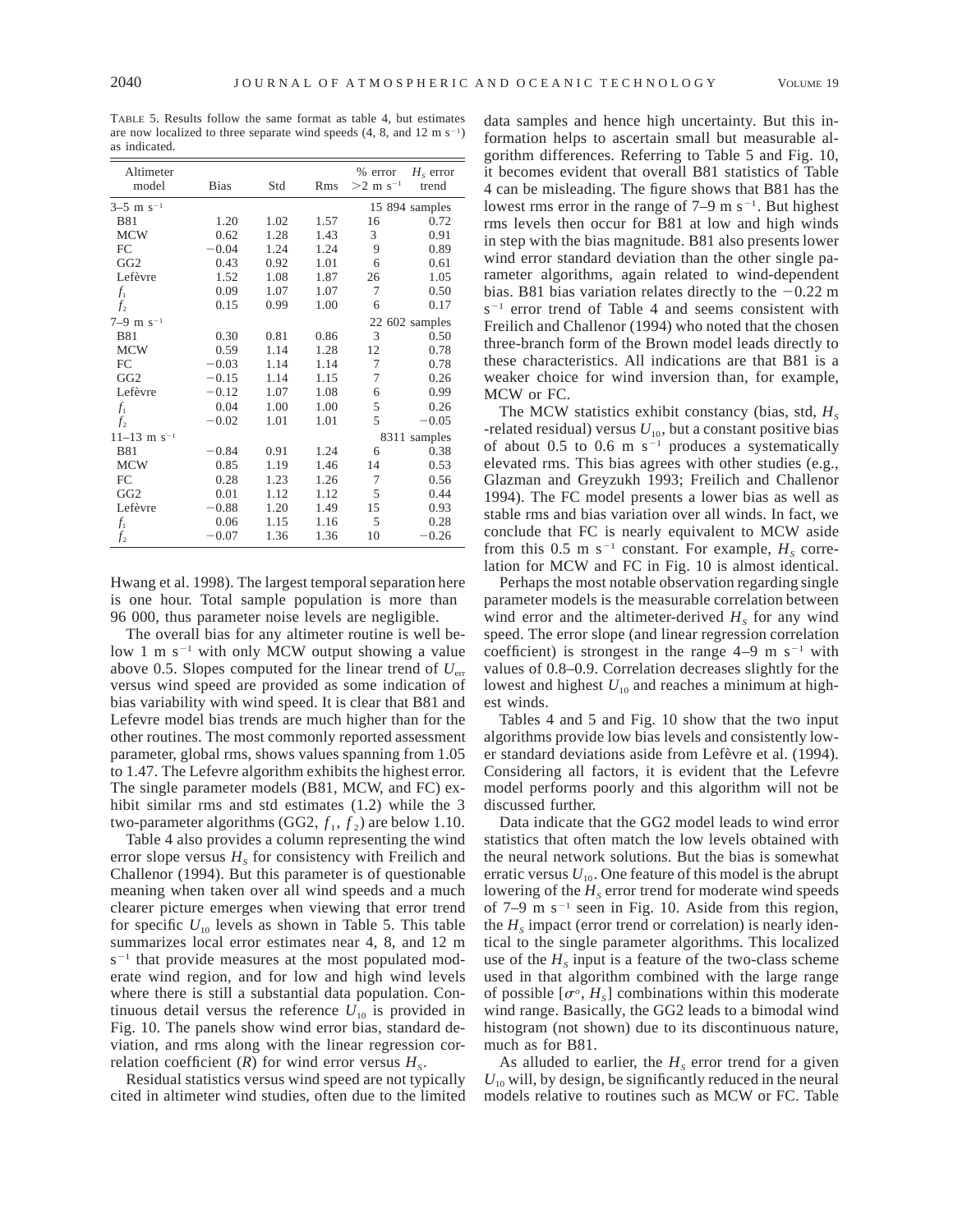

FIG. 10. Altimeter wind speed error statistics for the cited algorithms as a function of NSCAT  $U_{10}$ : (a) bias, (c) standard deviation, (b) SWH correlation with wind error, and (d) rms. Calculations are made over  $2 m s^{-1}$  bins.

5 and Fig. 10 clearly indicate that the  $f_2$  routine strongly attenuates the  $H<sub>s</sub>$  residual (to less than 0.1 m s<sup>-1</sup> m<sup>-1</sup> while MCW and FC were generally higher than 0.6 m  $s^{-1}$  m<sup>-1</sup>). The  $f_1$  model provides a reduction but not removal of this correlation. Recall that these two algorithms carry different weighting of  $H<sub>s</sub>$  due to their alternate training. Both neural solutions provide a very small and stable bias across the complete wind speed range. The rms for the two solutions is nearly identical up to 10 m s<sup>-1</sup> and at that point the  $f_2$  begins to increase substantially with increasing wind speed. This increase is partially related to the aforementioned multivaluedness that the neural network encounters when attempting to optimize the  $[U_{10}, H_S] \to \sigma^{\circ}$  mapping over both moderate and high wind speeds. The forward network model,  $f_2$ , upon inversion to wind speed, can actually lead to a negative correlation with  $H<sub>s</sub>$  at high winds as seen in Table 5. Thus while  $f_2$  best removes the  $H_s$  dependence and may represent a better physically based model for Ku-band  $\sigma^{\circ}$  as a function of  $H<sub>s</sub>$  (surrogate for wave

climate), the model is not optimal for point-to-point  $U_{10}$ inversion. This observation is strong evidence in support of the idea that  $H<sub>s</sub>$  does not directly describe true long wave conditions that cloud the mapping between  $U_{10}$ and  $\sigma$ <sup>o</sup>.

Considering all algorithms and observations including their bias, functional continuity and rms error minimization, it appears that  $f_1$  provides the best overall altimeter wind speed model. The improvement (relative to the operational MCW model) is on the order of 10%– 15% in terms of the global or local reduction in the wind error standard deviation or rms. In an absolute sense, the new routine appears to lower the rms error by  $0.1-0.2$  m s<sup>-1</sup>. Improvements are negligible for the high winds above  $12-14$  m s<sup>-1</sup>. The bias is minimized to less than  $0.1 \text{ m s}^{-1}$  over all wind speeds. These observations are derived for the NSCAT scatterometer reference winds. Recall that though these data were also used to develop the model, the training method used only 5% of the total dataset. This insures a high level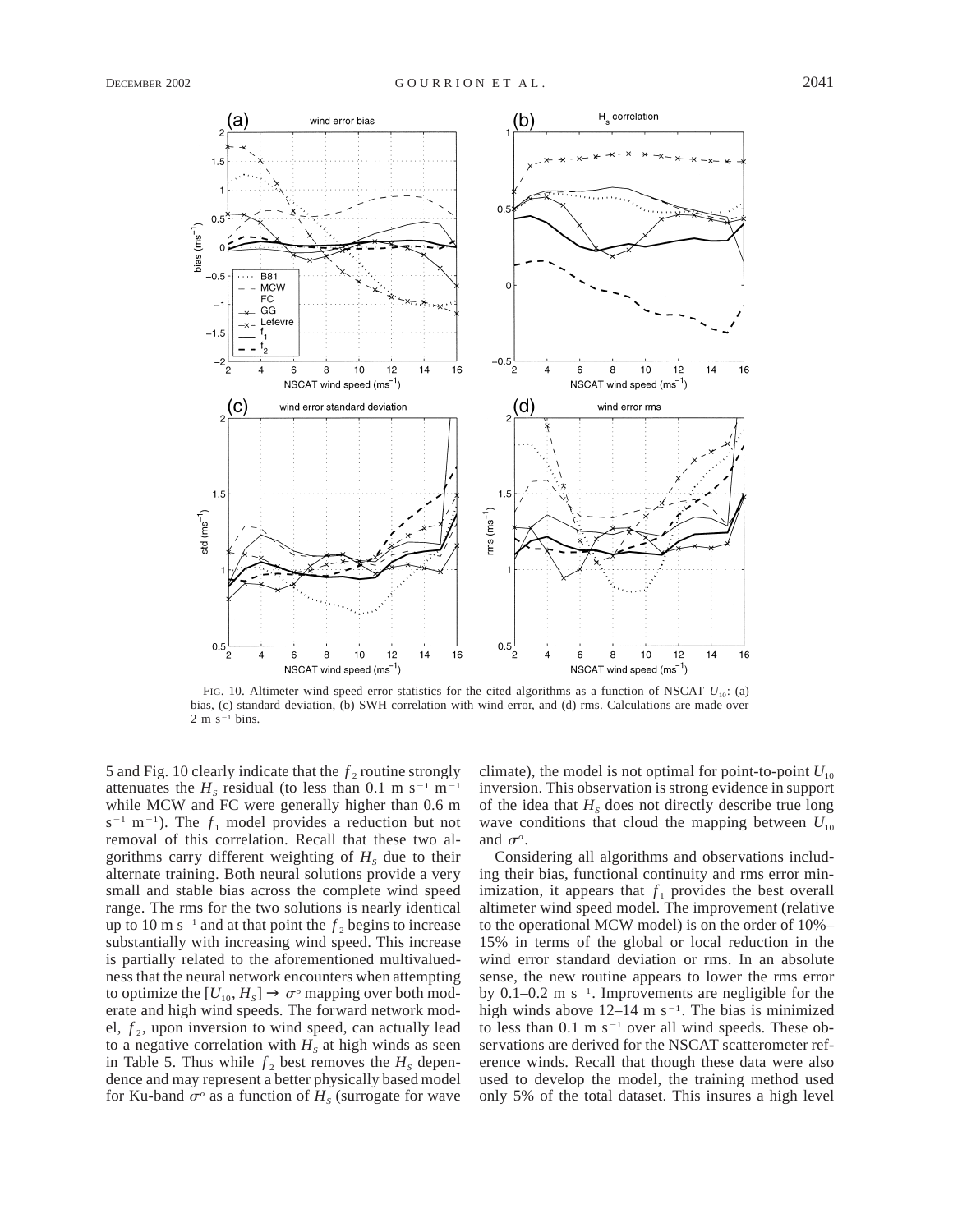TABLE 6. Altimeter  $U_{\text{err}}$  statistics as for Table 4, but where the reference  $U_{10}$  now changes with each row as indicated. The three TOPEX/ ECMWF subsets come respectively from the TOPEX/NSCAT, TOPEX/QSCAT, and TOPEX/ERS compilations as discussed in section 2. Separation times for altimeter comparisons with scatterometer and buoy observations is  $\pm 30$  min in all cases. Computations are made over

| эсраганон инсе тог аннисте сопративону with scatterometer and buoy observations is $\pm$ 50 mm in an cases.                             |  |  |  |
|-----------------------------------------------------------------------------------------------------------------------------------------|--|--|--|
| the reference wind range of 1 to 17 m s <sup>-1</sup> . The slope of the error trend with $H_s$ (see Table 4) is given as $\alpha_{Hs}$ |  |  |  |

|                   | Time    | Extent  | No. of  |             | FC   |                   |             |      |                    |
|-------------------|---------|---------|---------|-------------|------|-------------------|-------------|------|--------------------|
| Dataset           | period  | (month) | samples | <b>Bias</b> | Std  | $\alpha_{\rm Hs}$ | <b>Bias</b> | Std  | $\alpha_{\rm H_S}$ |
| TOPEX/NSCAT       | 1996-97 | 9       | 48 331  | 0.02        | 1.16 | 0.49              | 0.05        | 0.99 | 0.20               |
| TOPEX/OSCAT       | 1999-00 | 12      | 88 324  | $-0.48$     | 1.18 | 0.44              | $-0.53$     | 0.97 | 0.15               |
| ERS/NSCAT         | 1996-97 | 9       | 129 701 | $-0.70$     | 1.02 | 0.47              | $-0.56$     | 0.87 | 0.16               |
| <b>TOPEX/ERS</b>  | 1995-97 | 24      | 55 765  | $-0.07$     | 1.08 | 0.27              | $-0.08$     | 1.01 | $-0.03$            |
| TOPEX/ECMWF1      | 1996-97 | 9       | 231 102 | $-0.24$     | 1.84 | 0.38              | $-0.20$     | 1.77 | 0.14               |
| TOPEX/ECMWF2      | 1999–00 | 12      | 312 102 | 0.03        | 1.46 | 0.37              | 0.03        | 1.43 | 0.08               |
| TOPEX/ECMWF3      | 1995-97 | 24      | 208 518 | $-0.06$     | 1.64 | 0.25              | $-0.05$     | 1.56 | 0.01               |
| <b>TOPEX/BUOY</b> | 1992-98 | 75      | 4380    | $-0.32$     | 1.45 | 0.56              | $-0.132$    | 1.33 | 0.26               |

of independence and confidence for these conclusions within the assumption that NSCAT winds represent a valid  $U_{10N}$  reference. Attention is now given to additional algorithm validation using the numerous independent data products discussed earlier.

## **6. Further model validation**

Model intercomparisons presented above suggest that the two-input altimeter algorithm,  $f_1$ , provides the best performance. The model is now evaluated against the

TABLE 7. Results follow the same format as table 6, but estimates are now localized to three separate wind speeds  $(4, 8, \text{ and } 12 \text{ m s}^{-1})$ as indicated.

|                           | FC          |      |                   |             | $f_1$ |                    |
|---------------------------|-------------|------|-------------------|-------------|-------|--------------------|
| Dataset                   | <b>Bias</b> | Std  | $\alpha_{\rm Hs}$ | <b>Bias</b> | Std   | $\alpha_{\rm H_S}$ |
| $3-5$ m s <sup>-1</sup>   |             |      |                   |             |       |                    |
| TOPEX/NSCAT               | $-0.03$     | 1.23 | 0.92              | 0.10        | 1.05  | 0.52               |
| TOPEX/OSCAT               | $-0.65$     | 1.07 | 0.70              | $-0.50$     | 0.89  | 0.39               |
| <b>ERS/NSCAT</b>          | $-0.92$     | 0.86 | 0.53              | $-0.72$     | 0.76  | 0.29               |
| <b>TOPEX/ERS</b>          | 0.08        | 1.12 | 0.79              | 0.21        | 0.94  | 0.38               |
| TOPEX/ECMWF1              | $-0.01$     | 1.85 | 0.93              | 0.13        | 1.83  | 0.59               |
| TOPEX/ECMWF2              | $-0.01$     | 1.46 | 0.66              | 0.18        | 1.40  | 0.28               |
| TOPEX/ECMWF3              | 0.05        | 1.63 | 0.81              | 0.19        | 1.57  | 0.44               |
| TOPEX/BUOY                | $-0.34$     | 1.49 | 0.80              | $-0.03$     | 1.43  | 0.51               |
| $7-9$ m s <sup>-1</sup>   |             |      |                   |             |       |                    |
| <b>TOPEX/NSCAT</b>        | $-0.07$     | 1.09 | 0.78              | 0.03        | 0.95  | 0.27               |
| TOPEX/QSCAT               | $-0.47$     | 1.10 | 0.72              | $-0.38$     | 0.96  | 0.17               |
| <b>ERS/NSCAT</b>          | $-0.77$     | 0.89 | 0.67              | $-0.53$     | 0.79  | 0.11               |
| <b>TOPEX/ERS</b>          | $-0.11$     | 0.91 | 0.54              | $-0.09$     | 0.84  | $-0.03$            |
| TOPEX/ECMWF1              | $-0.34$     | 1.72 | 0.94              | $-0.27$     | 1.68  | 0.47               |
| TOPEX/ECMWF2              | $-0.04$     | 1.38 | 0.66              | 0.02        | 1.34  | 0.14               |
| TOPEX/ECMWF3              | $-0.04$     | 1.52 | 0.76              | $-0.01$     | 1.47  | 0.25               |
| TOPEX/BUOY                | $-0.46$     | 1.35 | 0.86              | $-0.18$     | 1.19  | 0.34               |
| $11-13$ m s <sup>-1</sup> |             |      |                   |             |       |                    |
| TOPEX/NSCAT               | 0.31        | 1.14 | 0.57              | 0.10        | 1.05  | 0.30               |
| TOPEX/OSCAT               | $-0.49$     | 1.14 | 0.54              | $-0.70$     | 1.04  | 0.20               |
| <b>ERS/NSCAT</b>          | $-0.29$     | 1.10 | 0.48              | $-0.40$     | 1.01  | 0.18               |
| <b>TOPEX/ERS</b>          | $-0.20$     | 0.97 | 0.44              | $-0.43$     | 0.90  | 0.12               |
| TOPEX/ERS2                | $-0.14$     | 0.76 | 0.39              | $-0.38$     | 0.68  | 0.05               |
| TOPEX/ECMWF1              | $-0.39$     | 1.78 | 0.68              | $-0.58$     | 1.69  | 0.45               |
| TOPEX/ECMWF2              | 0.13        | 1.53 | 0.59              | $-0.14$     | 1.50  | 0.29               |
| TOPEX/ECMWF3              | $-0.21$     | 1.52 | 0.51              | $-0.47$     | 1.50  | 0.20               |
| TOPEX/BUOY                | $-0.08$     | 1.59 | 0.88              | $-0.05$     | 1.41  | 0.63               |

seven additional collocation datasets detailed earlier. These sets include independent altimeter (*ERS-2*) measurements as well as reference wind speed estimates from C- and Ku-band scatterometers, the ECMWF model, and a large open-ocean buoy compilation. The varied reference winds encompass most sources used in past altimeter studies and they each present differing spatial sampling, TOPEX time period, and scattering or model physics. The main goal here is to determine if the algorithm provides consistently improved results across these varied sources. Expanded detail in support of the following findings can be found in Gourrion et al. (2000).

Initial altimeter algorithm assessment against these data indicates that relative differences amongst the algorithms discussed in the previous section (e.g.,  $f_1$  performance vs  $f_2$ ) remain consistent with the TOPEX/ NSCAT findings. Therefore presentation is condensed to compare and contrast the preferred single and twoparameter routines: FC and  $f_1$ . As mentioned earlier, FC is essentially the operational MCW routine without a  $0.5$  m s<sup>-1</sup> overall bias.

Altimeter wind error statistics are presented in Tables 6 and 7. Sample population and time period covered are listed in Table 6. Note that the buoy dataset covers the longest time period, yet contains the fewest points.

Look first to  $U_{10}$  bias values. It is evident that both the FC and  $f_1$  models provide biases that fall below 0.5  $m s<sup>-1</sup>$  for all TOPEX cases. Given that the combined periods span from 1992 to 2000, this is, first of all, an indication of long-term stability for the satellite's  $\sigma^{\circ}$ calibration. For reference, a  $\sigma$ <sup>o</sup> change of 0.1 dB corresponds to roughly  $0.3 \text{ m s}^{-1}$  in wind speed for the altimeter. The *ERS-2* altimeter (ERS/NSCAT in the tables) exhibits a consistent 0.5 to 0.9 m  $s^{-1}$  bias below TOPEX for both the FC and  $f_1$  models. This translates to a small  $+0.2$  to 0.3 dB  $\sigma$ <sup>o</sup> bias range between the *ERS-2* altimeter and TOPEX. Returning to the TOPEX table entries, the bias differences between FC and  $f_1$ , for any given dataset in Tables 6 and 7, are very small; in almost all cases less than  $0.1 \text{ m s}^{-1}$ . Agreement between the present operational algorithm and the pro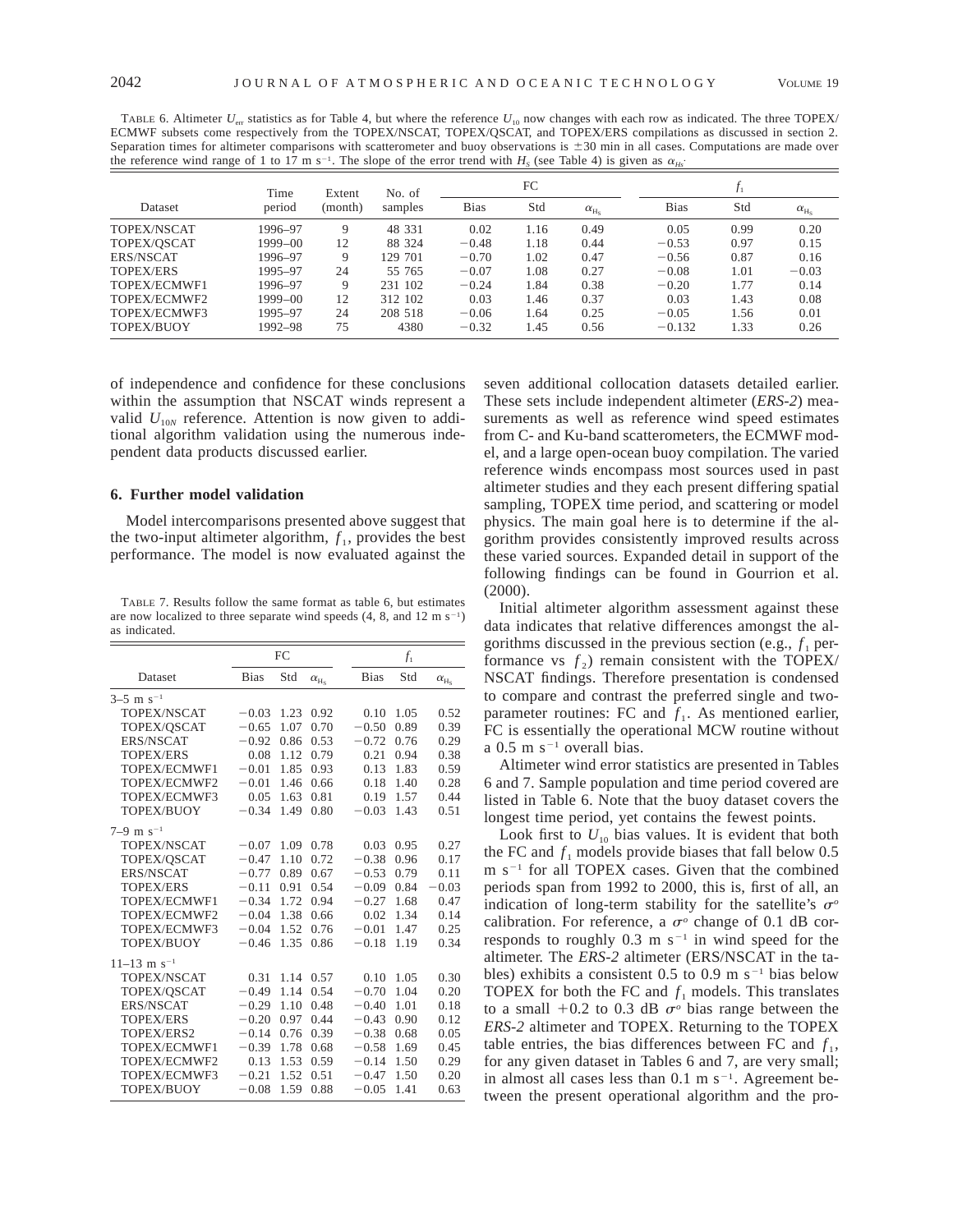posed  $f_1$  implies that a switch to use of the latter model should be seamless.

One possible outlier with respect to the altimeter wind speed bias (for both FC and  $f_1$ ) comes in the QSCAT comparison. Here the TOPEX bias is consistently below other sets by about  $0.5 \text{ m s}^{-1}$ . Recall that QSCAT is a Ku-band scatterometer but differs from NSCAT in several aspects, the most important being the scatterometer model function. We noted in section 2 that the NSCAT-1 model function was purported to be  $0.3 \text{ m s}^{-1}$  too low and that the QSCAT-1 model is without this bias. Raising the NSCAT-1 model by  $0.3 \text{ m s}^{-1}$  would bring TO-PEX closer to QSCAT but also, consequently, bias TO-PEX above most other table entries. The weight of the other data presented here, including possible time-dependent sensor and model bias variations, is not adequate to accept or dismiss bias adjustments at this small level. Averaging the bias values over all TOPEX entries of Table 7, one concludes that the absolute wind speed bias level is below 0.3 m s<sup>-1</sup> for both  $f_1$  and FC algorithms.

Reduction in the error variation versus  $H<sub>s</sub>$  is the prime indicator of a difference between the FC and  $f_1$  algorithms. The reduction is evident for all  $\alpha_H$  entries in Table 7. This is consistent with the results of the previous section and with the goal of attenuating long-wave impact on the altimeter wind speed. Some disparity between particular reference sets is evident, but the reduction is not. The values of FC  $\alpha_{H_s}$  range from 0.6 to 0.9 and the  $f_1$  model lowers these levels on average by factors of 1.8, 3.5, and 2.4 at 4, 8, and 12 m s<sup>-1</sup>, respectively. Thus, regardless of possible sampling or product disparities, the sea state–related impact is always measurably decreased in a global average sense. Similar results hold for those wind levels not shown, consistent with Fig. 10.

Finally, the rms wind error is assessed using the standard deviation to directly compare (without bias) FC and  $f_1$  results. Reference winds lead to some clear differences here for the TOPEX data sets. Scatterometerbased comparisons using NSCAT, QSCAT, and ERS, all provide the lowest std levels, generally between 0.9 and 1.2 m s<sup>-1</sup>. As before,  $f_1$  output reduces the std by 10% to 15% overall and at the noted wind speeds. The TO-PEX–ECMWF comparisons show std levels of 1.5–1.8, an increase of 30%–45% over results obtained using the scatterometers. This rise is consistent with the expected increase in intercomparison noise due to ECMWF's inherently larger time and space averaging as predicted by Freilich and Dunbar (1993). Moreover, the std reduction obtained using  $f_1$  is not so dramatic, only 3%– 5%. So while the  $H<sub>s</sub>$  dependence  $(\alpha)$  is clearly attenuated in the ECMWF comparisons using the  $f_1$  algorithm, the elevated intercomparison noise tends to mask the precision gained. Note that the ERS/NSCAT comparison usually indicates the lowest std levels, and these values are also comparable to those of the TOPEX/ERS computations. The common factor between these two

datasets, not found in the others, is the use of a 50-km scatterometer wind vector cell. The lower std levels for these table entries may be associated with a possible reduction in the scatterometer's inherent wind estimate noise. Regardless, the nominal 10%–15% reduction in std is still found when using  $f_1$  in lieu of the FC algorithm.

# *a. Buoy comparison*

Comparison between TOPEX-derived wind speed and buoy measurements represents our only in situ validation. For this reason, greater detail is presented here. Further information on this particular data set can be found in Gommenginger et al. (2002). Findings to follow were also affirmed by comparing GEOSAT altimeter data to NDBC buoy observations in Gourrion et al. (2000). Comparison statistics are listed in Tables 6 and 7. The results are generally consistent with the findings above. Note however that std values are now of the order of 1.4 m  $s^{-1}$  instead of the 1.0 m  $s^{-1}$  levels found for the altimeter/scatterometer validation datasets. This may be attributed to differences in measurement techniques, sampling methods and/or in the time–space colloction criteria. The std and residual  $H_s$  trend  $(\alpha_{H_s})$  display a reduction between the one- and two-parameter algorithms, which is consistent with previous validation results. In this case, the improvement in the overall std with the additional parameterization on  $H<sub>s</sub>$  is of the order of 10%.

Figure 11 presents statistics versus buoy wind speed over the range of  $1-17$  m s<sup>-1</sup> calculated in 2 m s<sup>-1</sup>wide wind bins incremented by  $0.5 \text{ m s}^{-1}$ . Display format follows Fig. 10 and results are shown for four altimeter model functions as indicated. Comparison of Figs. 11 and 10 suggests the altimeter wind error is nearly invariant between these two reference wind products for wind speeds above  $4-5$  m s<sup>-1</sup>. As before, one sees the FC and MCW models track each other aside from a  $\sim$ 0.5 m s<sup>-1</sup> bias. GG2 compares well with the  $f_1$  results in all aspects. These two input models once again outperform the single parameter mapping. In Fig. 11 and Tables 6 and 7 the  $f_1$  model returns the smallest and most stable wind error bias over the full wind speed range, with retrieved winds only slightly underestimated (by  $0.2 \text{ m s}^{-1}$ ) at intermediate wind speeds. The std for GG2 is lowest of all models at low wind speed, although the neural network-derived model is alone in achieving a near-zero bias. Here again we observe that the twoparameter models reduce, but do not eliminate, the residual dependence on  $H_s$ .

Beside the statistical tests presented above, the ability of altimeter wind speed algorithms to reproduce the histogram of the original validation dataset is a good assessment of the models' overall performance. Accurate recovery of the wind histogram is particularly important for climatology studies. Hence, the performance of the two-parameter  $f_1$  model is compared to the MCW mod-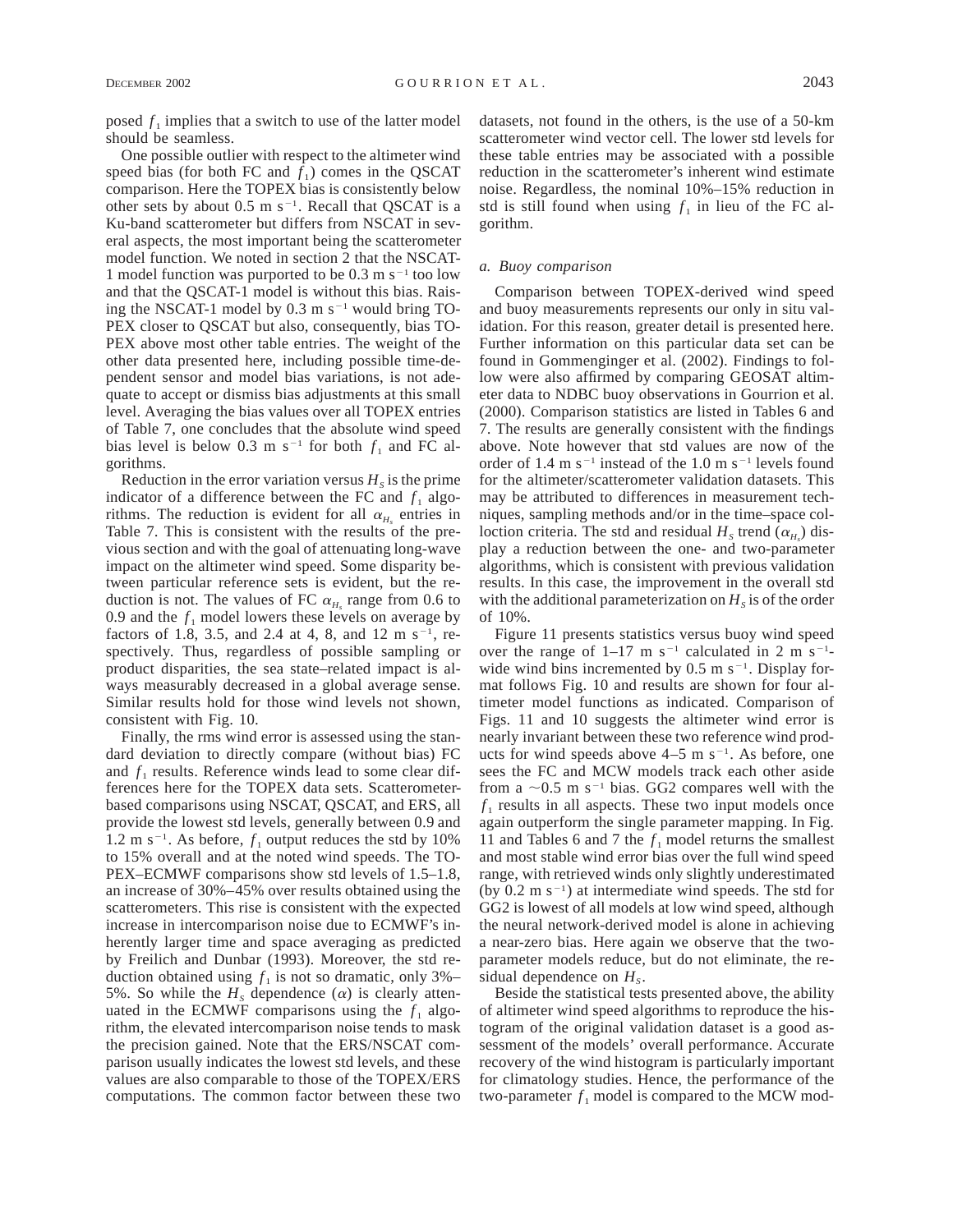

FIG. 11. Altimeter wind error statistics using buoy measurements as the reference wind. Computations and data display follow those for Fig. 10.

el, as this is the model currently used for operational wind speed retrieval on TOPEX and ERS altimeters.

The retrieved wind speed histograms are compared to the buoy result in Fig. 12. Visual improvement is evident for  $f_1$  with respect to MCW. The goodness of fit is estimated via the computed correlation between



FIG. 12. Frequency distributions of wind speed retrieved with (a) MCW and (b)  $f_1$  along with the buoy-derived result. Bin size is 1.5 m  $s^{-1}$ .

the buoy and model wind speed histograms. One finds a correlation of 0.989 for MCW and 0.994 for  $f_1$ . The improved fit is most noticeable at intermediate to high wind speeds ( $U_{10} > 8$  m s<sup>-1</sup>). Consequently, the twoparameter  $f_1$  model is expected to return more accurate global wind fields than the current operational MCW algorithm.

## *b. Residual sea-state effects*

The availability of in situ wave period measurements within the collocated TOPEX/buoy dataset permits further investigation of the effect of sea state on altimeter retrieved wind speed. From this dataset a dependence of altimeter wind speed on wave age has been reported (Gommenginger et al. 2002) and MCW winds shown to systematically underestimate winds in underdeveloped sea conditions (wave age  $< 1.5$ ). Here we assess if wave age dependence is ameliorated by the parameterization with  $H_s$  in the  $f_1$  model. Figure 13 represents the retrieved wind error  $U_{\text{err}}$  calculated for MCW and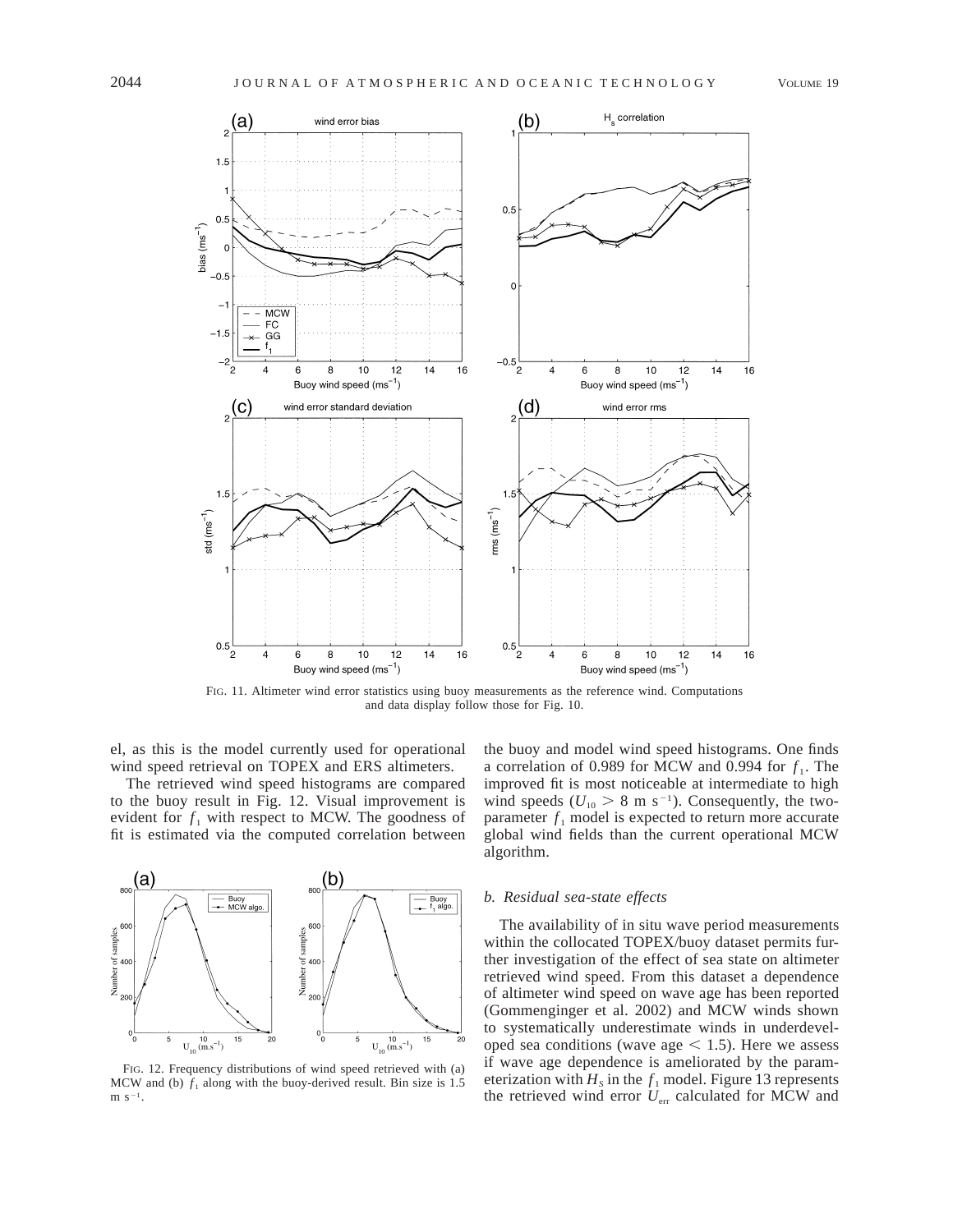

FIG. 13. Residual dependence on buoy-derived wave age  $(\zeta)$  observed in the retrieved wind error calculated with (a) MCW and with (b)  $f_1$ .

 $f_1$  against the buoy-derived wave age calculated from the peak wave period,  $T_p$ , as  $\zeta = gT_p(2\pi U_{10})^{-1}$ . A dependence of the wind error on wave age is clearly observed for young seas ( $\zeta$  < 1) for both altimeter wind speed algorithms. No residual dependence on wave age is observed for either model for wave age greater than 1.5.

The residual wave age dependence for young seas is quantified with the linear regression coefficient of *U*err against  $\zeta$  calculated for  $\zeta$  < 1.0. We find that the parameterization with  $H<sub>s</sub>$  used in the  $f<sub>1</sub>$  model yields a marginal reduction in the wave age trend, from 4.0 for MCW to 3.5 m s<sup>-1</sup> per unit of wave age for  $f_1$ . However, the dependence of altimeter wind speeds on wave age in underdeveloped sea conditions certainly remains. Thus the addition of  $H<sub>s</sub>$  into the algorithm falls far short of correcting the known underestimation associated with young seas. It is again notable that only 7% of the total TOPEX/buoy samples over this period of 1992–98 have  $\zeta$  < 1.0. This fraction is consistent with the global observations (see Fig. 1) discussed earlier.

### **7. Summary**

This study defines and validates a two-input altimeter wind speed algorithm applicable for operational use, where a Ku-band altimeter's coincident  $\sigma^{\circ}$  and  $H_S$  estimates are utilized in the point-to-point inversion. An analytical formulation (termed  $f_1$ ) is prescribed with nine coefficients as detailed in section 4. Motivation comes from the new capability to assemble large, globally distributed and high fidelity model training sets composed of coincident satellite altimeter and scatterometer crossovers. The dataset chosen for model training and subsequent validation is a 96 000 sample compilation of TOPEX and NSCAT crossings. Limiting NSCAT usage to only higher incidence angle retrievals strengthens our assumption that the scatterometer wind product is itself free of sea-state impacts. Subsequent validations using buoy and ECMWF winds provide further support.

The empirical development is focused to define an improved and robust wind inversion that incorporates  $H<sub>s</sub>$  into the solution. This routine should be applicable for all Ku-band altimeters such as those aboard the ERS, ENVISAT, GFO, and *Jason-1* platforms.  $f_1$  intercomparison to past altimeter models and numerous independent validations demonstrates modest, but measurable, success in improving upon the current operational MCW model. These independent data sources include an extensive buoy compilation, the ERS scatterometer, the SeaWinds scatterometer, and the ECMWF model. The  $f_1$  inversion ([ $\sigma$ <sup>o</sup>,  $H_s$ ]  $\rightarrow$  [ $U_{10N}$ ]) delivers an overall rms improvement of  $10-15\%$ , 0.1 to 0.2 m s<sup>-1</sup> in absolute terms. The domain for model application covers all values of  $H_s$  and wind speeds ranging from 1 to 20  $m s^{-1}$ . Error statistics were evaluated over the range of  $1-17$  m s<sup>-1</sup>. Wind speed bias is below 0.3 m s<sup>-1</sup> throughout this range. Improvement in rms error is significant up to winds of about  $12 \text{ m s}^{-1}$  and equivalent to MCW above this point. The weighting of  $H<sub>s</sub>$  within the model becomes negligible at these high wind levels. While wind speeds above 20 m  $s^{-1}$  are infrequent, a slight modification of  $f_1$  that aligns the altimeter inversion with that predicted by the *QSCAT-1* model function is proposed in appendix B. Statistically, the GG2 algorithm provides similar improvement, but we recall that this classification scheme leads to point-to-point estimate discontinuities and a bi-modal wind speed distribution. TOPEX wind speed histograms, derived using  $f_1$ , provide marked improvement over the MCW result in comparison to either buoy, model or scatterometer results. This affirms the continuous nature of the network solution and its applicability for operational use. The TOPEX-generated model is also shown to work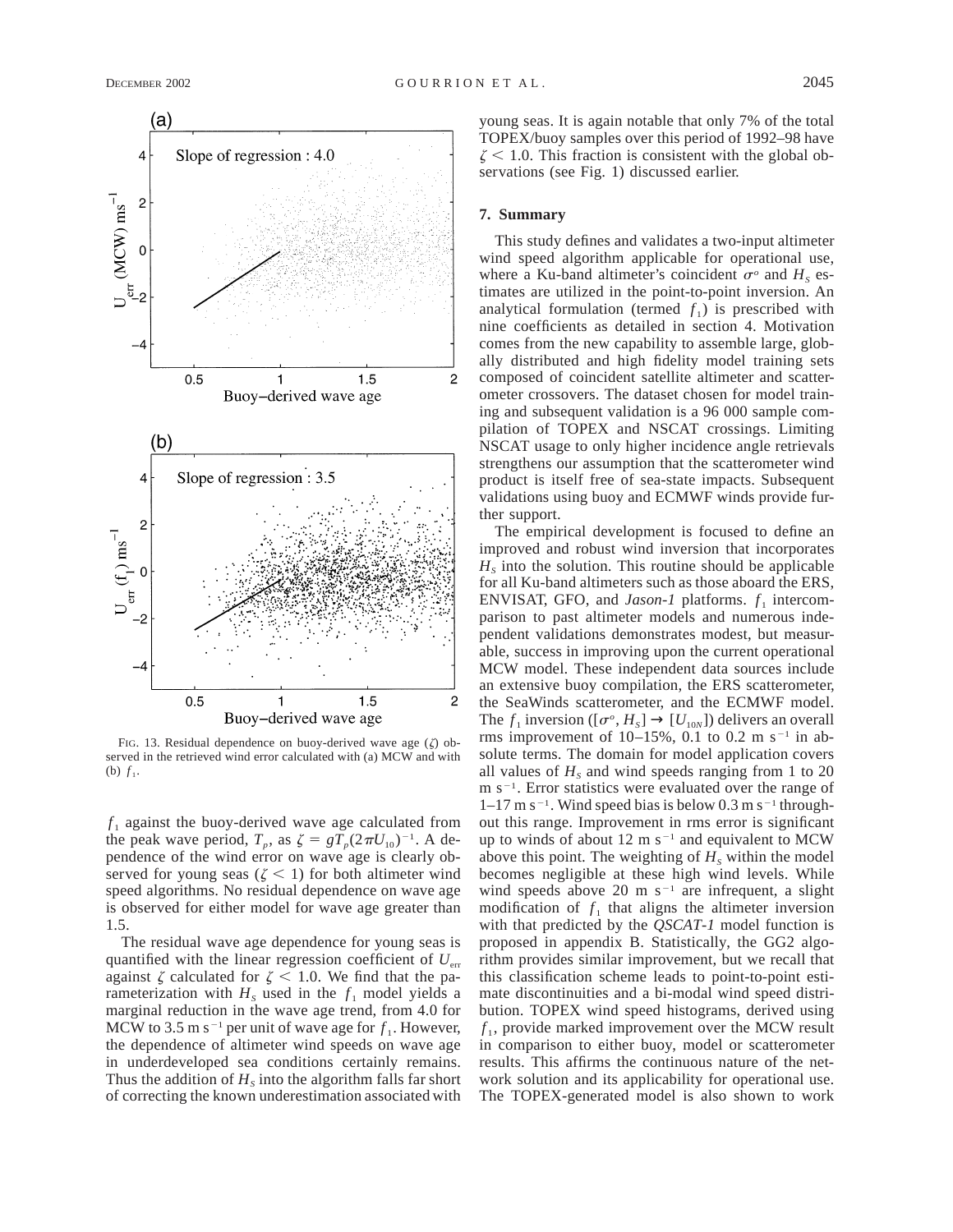well when applied to *ERS-2* altimeter data. The model is adjusted for differing altimeters using a constant  $\sigma$ <sup>o</sup> bias and is also relatively insensitive to  $H<sub>s</sub>$  estimate errors.

Physically, one expects that  $H<sub>s</sub>$  is a limited proxy for actual gravity wave slope variations that affect the nominal relation between the observed radar cross section and wind speed. Observations and model functions depict measurable correlations amongst the three variables  $[\sigma^o, H_s, U_{\text{NSCAT}}]$  but they also exhibit a multivaluedness that inhibits further wind estimate improvement in the absence of additional surface roughness information. This ambiguity leads to an increased altimeter wind speed noise if one attempts to use the forward  $(f_2)$ model for  $U_{10}$  inversion. This effect occurs even though  $f<sub>2</sub>$  is the most effective at removing residual error associated with  $H_s$ . Another repercussion is the inability of the  $f_1$  model to correct altimeter wind underestimation during fetch-limited events. These events are rare within the global data set and the neural network minimization solution gives little weight (by design) to this mapping within the domain of possible outcomes.

These points emphasize that present empirical and global-mean model functions do not fully capture the scattering physics. Their application to specific case study will not dramatically improve upon results derived using the MCW model. It is clear, however, that the  $f_1$ algorithm is a measurable improvement that can directly replace the single parameter routine. As importantly, the documented correlation between  $\sigma^{\circ}$  and  $H_s$  at any chosen wind speed needs to be considered within the empirical modeling of the altimeter sea state bias correction (cf. Chapron et al. 2001). Future work combining the altimeter's unique coincident measure of  $H<sub>s</sub>$  with multifrequency  $\sigma^o$  (e.g., at S-, C-, Ka- and/or Ku-band) signatures is certain to bring further refinement to these geophysical inversions on both global and local scales.

*Acknowledgments.* Our thanks to the reviewers and to N. Tran for help in the neural network development. This work was supported by ESA, CNES, and NASA's Office of Earth Science as part of TOPEX/Poseidon and *Jason-1* science working team efforts.

# APPENDIX A

## **Neural Network Methodology**

A multilayer perceptron (MLP) is a well documented neural architecture that, when combined with backpropagation of errors, provides a powerful and compact solution to many intractable problems (e.g., Hagan et al. 1996; Sterling and Pollack 1996). Advantages of the backpropagation MLP include a small solution network and quick (forward) computational speed that permits training over a large input vector set. The main disadvantage is the many variables which must be considered when constructing a MLP. This includes the number of hidden layers, the type of transfer function(s), the initial conditions, and the types of backpropagation MLPs available. One must also consider the training time which is a direct function of training set size and MLP chosen for the task.

For this study, it was empirically determined that adequate characterization is found using a three layer MLP consisting of an input layer, a single hidden layer, and an output layer. Two nodes represent the two inputs  $[U_{10},$  $H_s$ ] for  $f_1$  or  $[\sigma^o$ , and  $H_s$ ] for  $f_2$ . The hidden layer has two nodes and the output layer has one,  $U_{10}$  or  $\sigma^o$ . A log-sigmoid transfer function,  $f_{net}$ , of the form

$$
f_{\text{net}} = [1 + \exp^{-(WA+B)}]^{-1} \tag{A1}
$$

is used between both the hidden and output layers where **A** is the input vector and *W* and *B* are the network weights and biases. A requisite rescaling of all input and output variables normalizes the data to run between 0.1 and 0.9 due to the asymptotic limits of this function.

The MLP network developed here is not trained in the traditional manner of dividing the set in two and using one set for training and the other set for independent testing. This is due to the sparse distribution of data at the extremes in the data grid and how these points are underrepresented during neural training. Since a function's sensitivities (partial derivatives with respect to all network weights and biases) are added during training (Hagen et al. 1996), large differences in data distribution across the training domain can potentially lead to solutions that are biased towards higher density regions. It is clear from the wind speed distributions shown in section 2 that there are many more training samples near 7 m  $s^{-1}$  than, for example, near 2 or 18  $m s^{-1}$ . In turn, it was empirically determined that the nonunique nature (see below) of the proposed mapping between these three chosen parameters leads to a solution that favors minimization near the densest data population at the expense of low and high wind regimes. To compensate for these effects, we equalize the distribution of points placed into any given training set, effectively compressing the training set size at the same time. The size reduction enables a large portion of data to be held aside for validation and permits use of the following backpropagation method to speed solution.

Training set equalization involves partitioning the data into 21 equally spaced wind speed bins spanning from 0 to 20 m  $s^{-1}$ . Only 200 randomly-selected sample data pairs from each bin are allowed into any given training vector set. Any bin with fewer than 200 samples has all its points included. All data samples for wind speeds above 20 m  $s^{-1}$  are also included in any given training set. This equalization procedure focuses solely on the wind speed rather than, for example, a threedimensional equalization across the triplet  $[\sigma^{\circ}, H_s, U_{10}]$ dataset. This more rigorous partitioning was performed and no measureable difference was found. In fact, slight degradation in model performance generally resulted.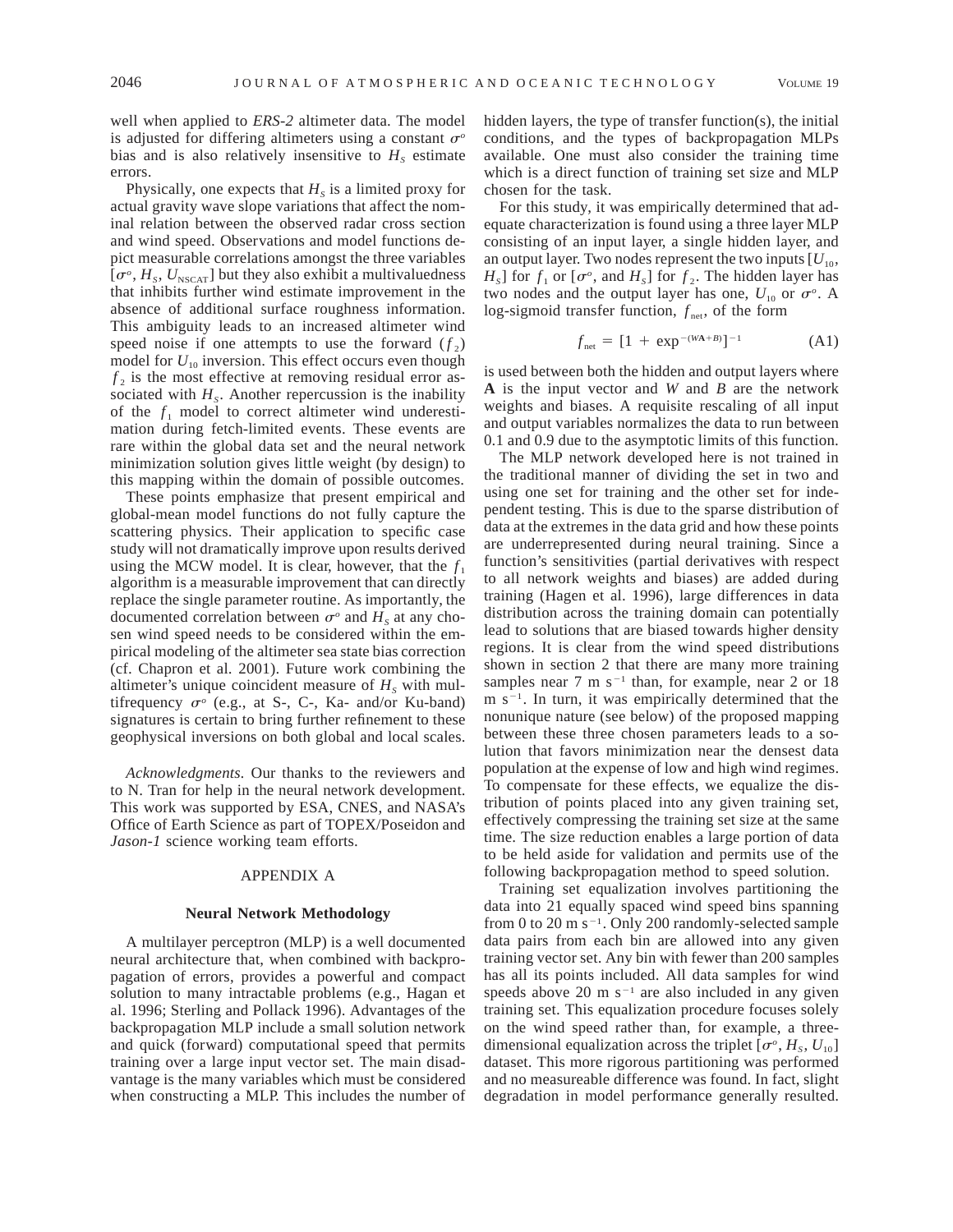An inherent multivaluedness, to be discussed later, is responsible for much of this behavior.

Final network coefficients were determined using the following procedure. A loop is initialized that converges to an optimized solution by creating network coefficients for each of many random draws of equalized training subsets (5% of the total set), each subset extracted as described above. An enhanced error backpropagation technique, called the Levenberg–Marquardt algorithm, is used to increase training speed. For each training set this Levenberg–Marquardt algorithm is run towards a convergence limit easily obtained after 10 epochs. At this point training is halted and a ''goodnessof-fit" (Kohler 1988) test computed using the  $\chi^2$  test statistic, *K,* of the form

$$
K = \sum_{i=1}^{n} (y_i - x_i)^2 / x_i,
$$
 (A2)

where *y* is the model output data distribution, *x* is the known output distribution, and *i* represents a distribution bin.

The Levenberg–Marquardt algorithm alone does a good job minimizing the msse (mean sum squared error). For almost any randomly drawn data set the msse will converge to nearly the same minimum value. However, what we desire here is a mapping that both minimizes the global error variance as well the error bias and skewness across the entire output variable domain. This additional step of computing a  $\chi^2$  test statistic between the known and neural-calculated distributions serves as an additional optimization criterion to the Levenberg–Marquardt training. The combined  $\chi^2$  goodnessof-fit and msse optimizations lead to computed and known data distributions that are equalized and a solution where bias and variance variation are minimized. Note that this training method provides a solution that is ultimately derived from a small subset of the total data; that is, any given model solution is only derived from one equalized training subset containing roughly 4500 data points.

# APPENDIX B

## Correction to  $f_1$  for High Wind Speeds

Young (1993) addressed the special case of altimeter wind inversion at high winds by examining those rare events when the GEOSAT altimeter swath crossed over strong cyclones. Ground truth was inferred using modeled cyclone winds for six such storms within the period of 1987–89. The resulting formulation, applicable above  $20 \text{ m s}^{-1}$ , relates GEOSAT Ku-band backscatter to wind speed under a simple linear model:

$$
U_{10} = -6.4\sigma^o + 72. \tag{B1}
$$

This model was developed to extend an altimeter's wind inversion domain of validity beyond limits obtainable under past studies such as Witter and Chelton



FIG. B1. TOPEX altimeter  $\sigma$ <sup>o</sup> measurements versus scatterometer wind speed for winds above  $18 \text{ m s}^{-1}$ . (a) NSCAT and (b) QSCAT observations are presented. Satellite measurements were coincident to within 15 km and 30 min.

(1991). Typical upper limits for acquiring reliable reference winds in these efforts has been  $15-20$  m s<sup>-1</sup>. Scatterometer data sets within the present study offer the opportunity to corroborate the Young findings. In particular, the winds derived from SeaWinds using the *QSCAT-1* model function are purported to be a validated improvement (e.g., Donnelly et al. 1999) over past scatterometer inversions at these high wind speed levels. Assuming this is the case, high wind data from both the TOPEX/NSCAT and TOPEX/QSCAT compilations are presented in Fig. B1. In total, the 30-min filtered observations yield 247 points for the former and 4800 samples for the latter for events where winds exceed 18  $m s^{-1}$ . These amounts represent less than 0.3% and 1.5% of the respective global data sets. The discrepancy between the number of high wind samples for NSCAT and QSCAT sets is unresolved at this point pending further validation of the scatterometer models at high winds. Note that these data are for clear sky conditions as indicated by the TOPEX radiometer and scatterometer data flags.

Substantial scatter is evident in the TOPEX  $\sigma^{\circ}$  observations versus  $U_{10}$ , but a linear decay with increasing wind is apparent. Young (1993) and  $f_1$  models are also shown. Note that three  $f_1$  curves are given, spanning  $H<sub>s</sub>$  of 3–9 m, and that this changes little in the model output at these winds.

The neural network training used to develop  $f_1$  was presented with the NSCAT data of Fig. B1 but model constraint was weighted strongly towards wind speeds less than 20 m  $s^{-1}$ . Thus, it is not unexpected to see divergence between  $f_1$  and these observations. What is remarkable is the agreement between data (for both NSCAT and QSCAT references) and the model of Young (1993). Computation of a linear least squares fit through the TOPEX/NSCAT and TOPEX/QSCAT data sets for these high wind values agrees well with Eq. (B1). Standard GEOSAT-to-TOPEX comparison procedure dictates adjusting  $\sigma$ <sup>o</sup> levels by 0.63 dB when applying a GEOSAT-era model like Young's to TOPEX data. But these results do not include that bias. This  $\sigma^{\circ}$ discrepancy falls within the cyclone wind model's es-